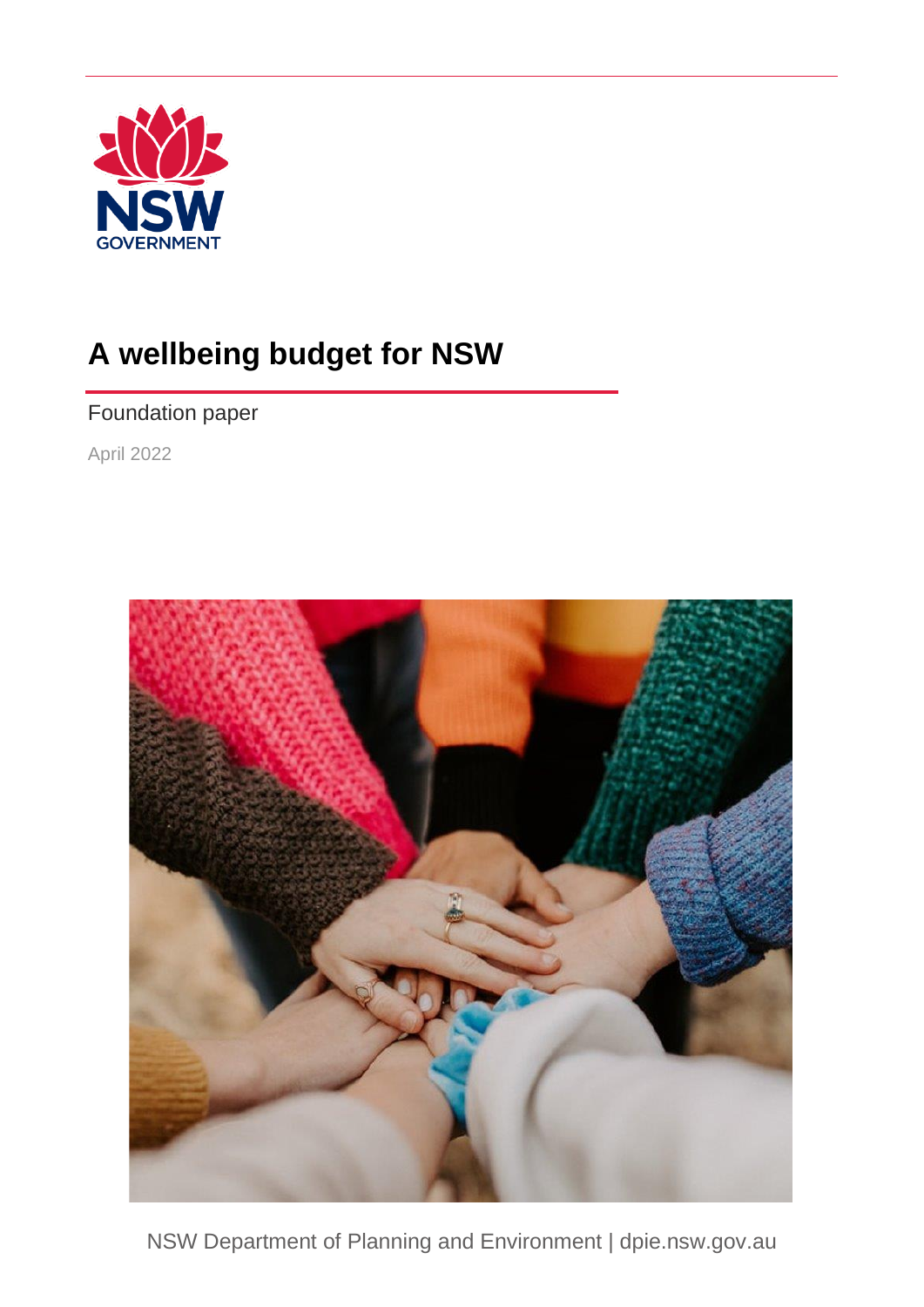Published by NSW Department of Planning and Environment

[dpie.nsw.gov.au](http://www.dpie.nsw.gov.au/)

Title: A wellbeing budget for NSW: Foundation paper

First published: April 2022

#### **More information**

Prepared by Richard Parsons.

Suggested citation: Parsons, Richard, Centine Wilbello, Tarini Kalra, Steven Weng, Bronagh Brbich & Kelli Ng (2022). *A wellbeing budget for NSW: Foundation paper*. NSW Department of Planning and Environment.

#### **Acknowledgements**

The authors would like to acknowledge the considerable contributions of many colleagues across NSW Department of Planning and Environment and beyond for their advice, support, wisdom, and inspiration.

© State of New South Wales through Department of Planning and Environment 2022. Information contained in this publication is based on knowledge and understanding at the time of writing, April 2022, and is subject to change. For more information, please visit [dpie.nsw.gov.au/copyright](https://www.dpie.nsw.gov.au/copyright)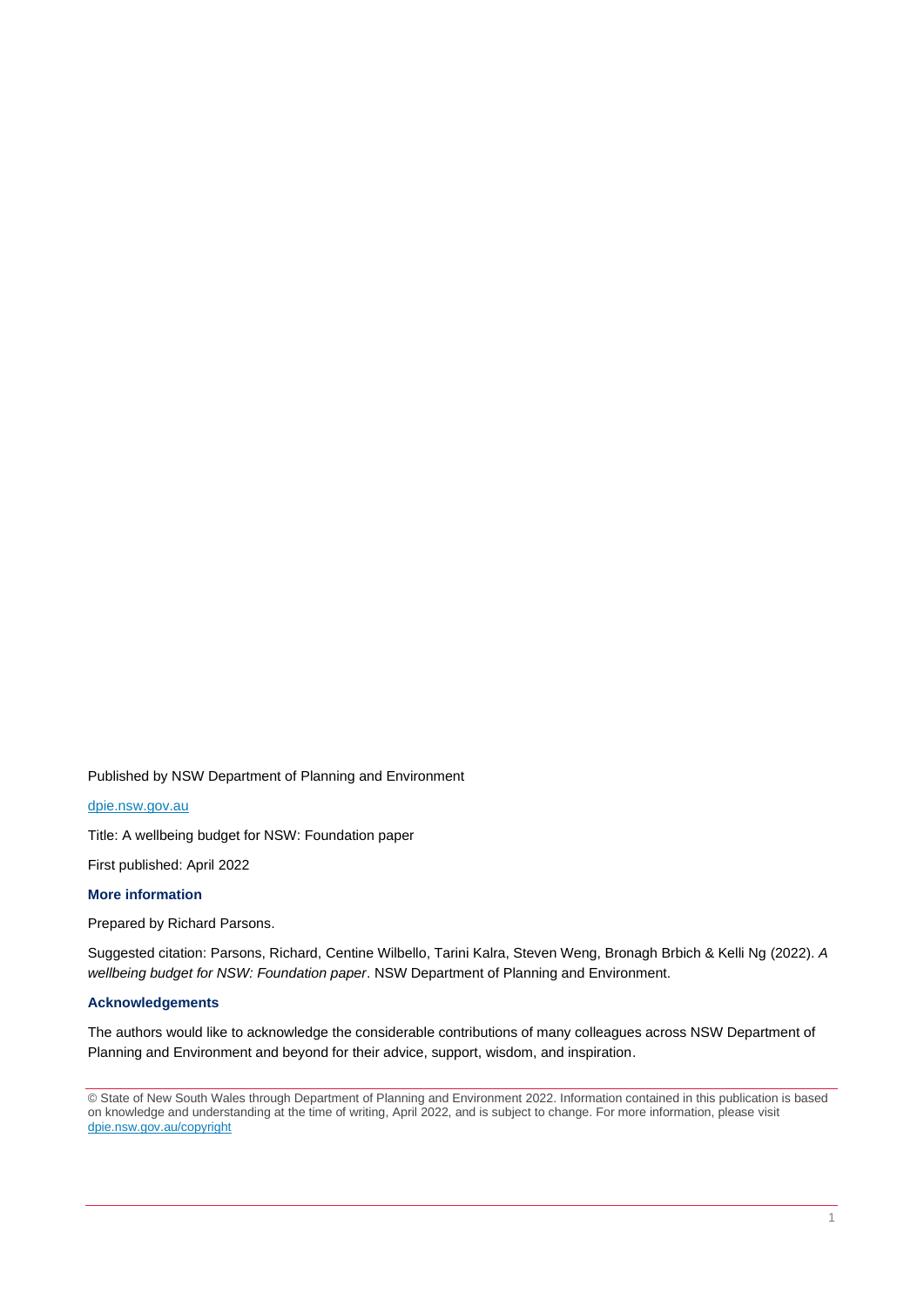# **Acknowledgment of Country**

The Department of Planning and Environment acknowledges the Traditional Owners and Custodians of the land and waterways on which we live and work, and pays respect to Elders past, present and future.



*Image fro[m ABC News](https://www.abc.net.au/news/2022-01-24/aboriginal-flag-copyright-transferred-to-commonwealth/100778324?utm_source=sfmc%e2%80%8b%e2%80%8b&utm_medium=email%e2%80%8b%e2%80%8b&utm_campaign=abc_news_newsmail_am_sfmc%e2%80%8b%e2%80%8b&utm_term=%e2%80%8b&utm_id=1806478%e2%80%8b%e2%80%8b&sfmc_id=103564450)*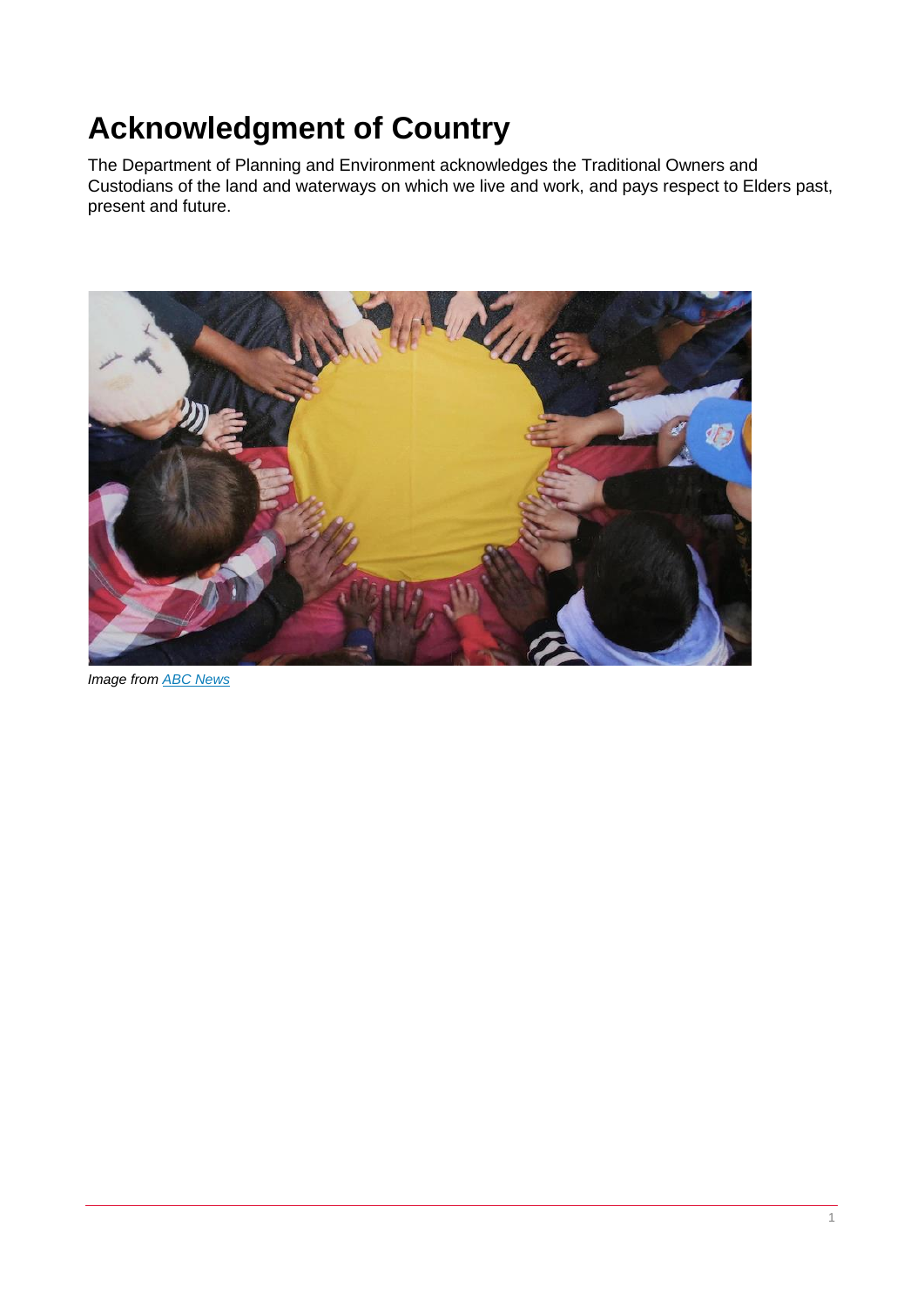# **Table of Contents**

| 1.   |                                                                          |  |
|------|--------------------------------------------------------------------------|--|
| 2.   |                                                                          |  |
| 2.1. |                                                                          |  |
| 2.2. |                                                                          |  |
| 2.3. |                                                                          |  |
| 3.   |                                                                          |  |
| 4.   | Key design considerations for the NSW Wellbeing Framework and Budget  11 |  |
| 4.1. |                                                                          |  |
| 4.2. |                                                                          |  |
| 4.3. |                                                                          |  |
| 4.4. |                                                                          |  |
| 5.   |                                                                          |  |
| 5.1. |                                                                          |  |
| 5.2. |                                                                          |  |
| 5.3. |                                                                          |  |
| 6.   |                                                                          |  |
| 7.   |                                                                          |  |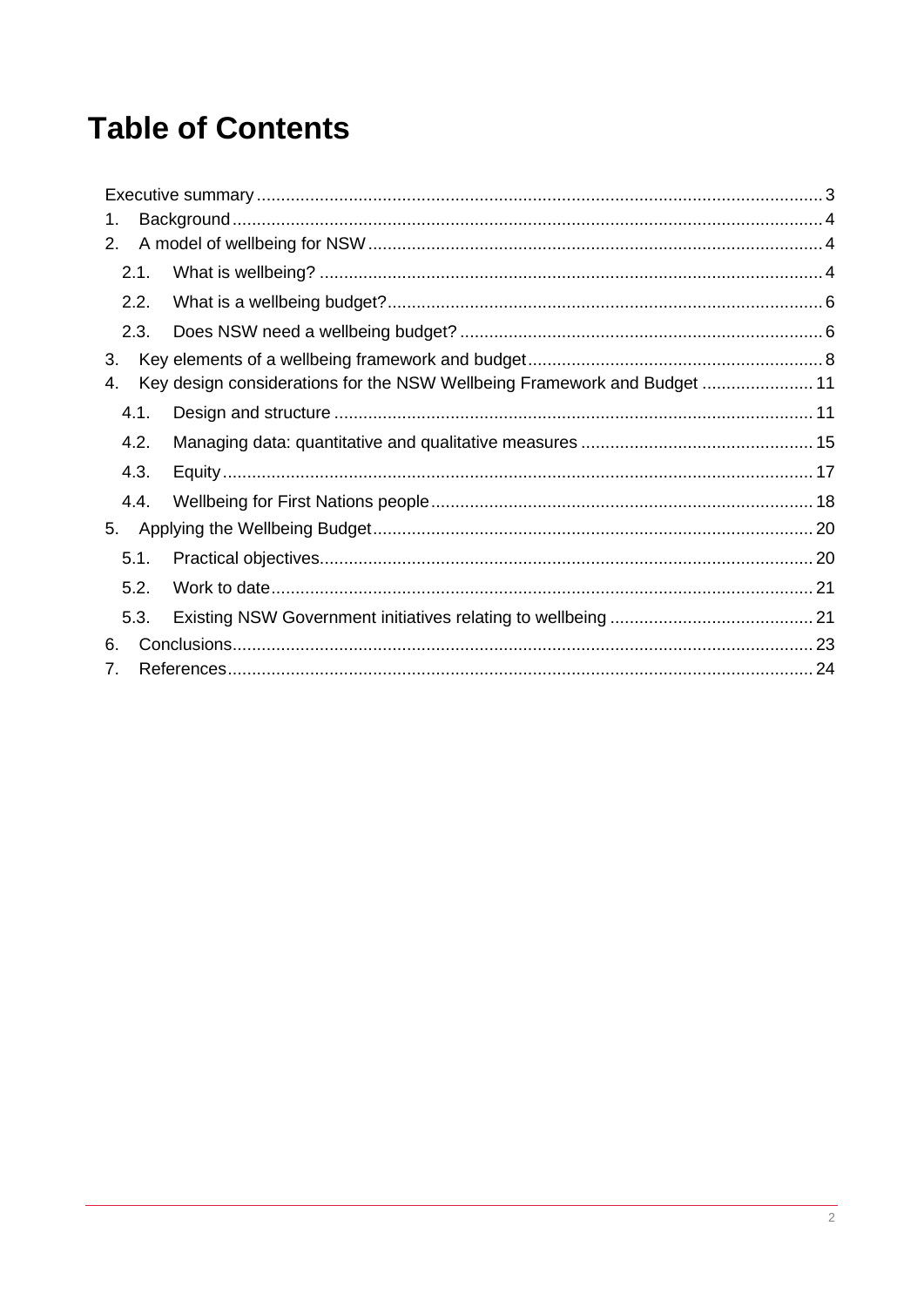# <span id="page-4-0"></span>Executive summary

*A wellbeing economy… moves beyond the tyranny of gross domestic product as a sole measure of progress to account for things that really matter: our physical and mental health, the resilience of our environment, the cohesiveness of our communities, and how fairly economic wealth is distributed in our society* (Jones, 2021).

Globally, there is increasing interest in wellbeing frameworks and budgets to understand and communicate our overall progress, and to focus policy and investment decisions towards economically, socially, culturally, and environmentally sustainable outcomes. The Covid-19 pandemic and disasters such as the 2019-20 bushfires and 2022 floods have further concentrated attention on our individual and collective wellbeing, as suggested by the call to 'build back better'.

The Department of Planning and Environment (DPE) is developing a pilot to test the value of such an initiative for New South Wales (NSW). This paper provides a foundation for discussions around what a NSW Wellbeing Framework and Budget might look like.

Wellbeing is a holistic concept that typically encompasses the economy, the environment, health, housing, knowledge and skills, community, culture, and our institutions and governance systems. It is about both how we *are* doing in terms of objectively observable outcomes, and how we *feel* we are doing subjectively. We can measure wellbeing at individual, community, and societal levels.

Wellbeing approaches to budgeting have emerged in response to limitations in conventional economic measures of progress, and growing concern about humanity's unsustainable growth trajectory and increasing inequalities. There are many approaches already established or in development within Australia (for example, the Australian Capital Territory) and internationally (for example, Aotearoa New Zealand, Canada, Wales, and Germany), from which NSW can learn.

Wellbeing frameworks are usually organised in domains, indicators, and measures. Typically, each domain comprises several indicators. Measures for indicators can be objective, subjective, or both. In a wellbeing budget, progress against measures is usually presented in a dashboard format and complemented by narrative descriptions to form a multi-layered impression of overall wellbeing.

A NSW Wellbeing Framework and Budget can borrow from existing models in other jurisdictions. It can also leverage existing data that is already being collected for evaluation purposes across multiple government programs, rather than having to collect all new data. It can build upon existing government initiatives that align with a wellbeing approach such as NSW Treasury's Outcome Budgeting process and the Department of Premier and Cabinet's Subjective Wellbeing Survey. Accordingly, a NSW Wellbeing Framework and Budget is a natural evolution of these initiatives.

Preliminary research suggests that, while some parts of wellbeing frameworks are almost universal, aspects requiring careful consideration in NSW may include:

- the structure of the framework
- the mix of objective versus subjective measures and the question of monetisation
- equity and diversity of wellbeing, particularly wellbeing outcomes for vulnerable groups
- how First Nations people may understand wellbeing in unique ways that respect connection with Country, culture, and Indigenous knowledge.

Together, these considerations require a collaborative methodology that includes citizen science and Aboriginal science, thereby strengthening community 'ownership' of the framework.

A NSW Wellbeing Framework and Budget will enable the things that matter to us to be valued, integrated, compared, and reported in one place. This will support better decision-making to help improve wellbeing over time.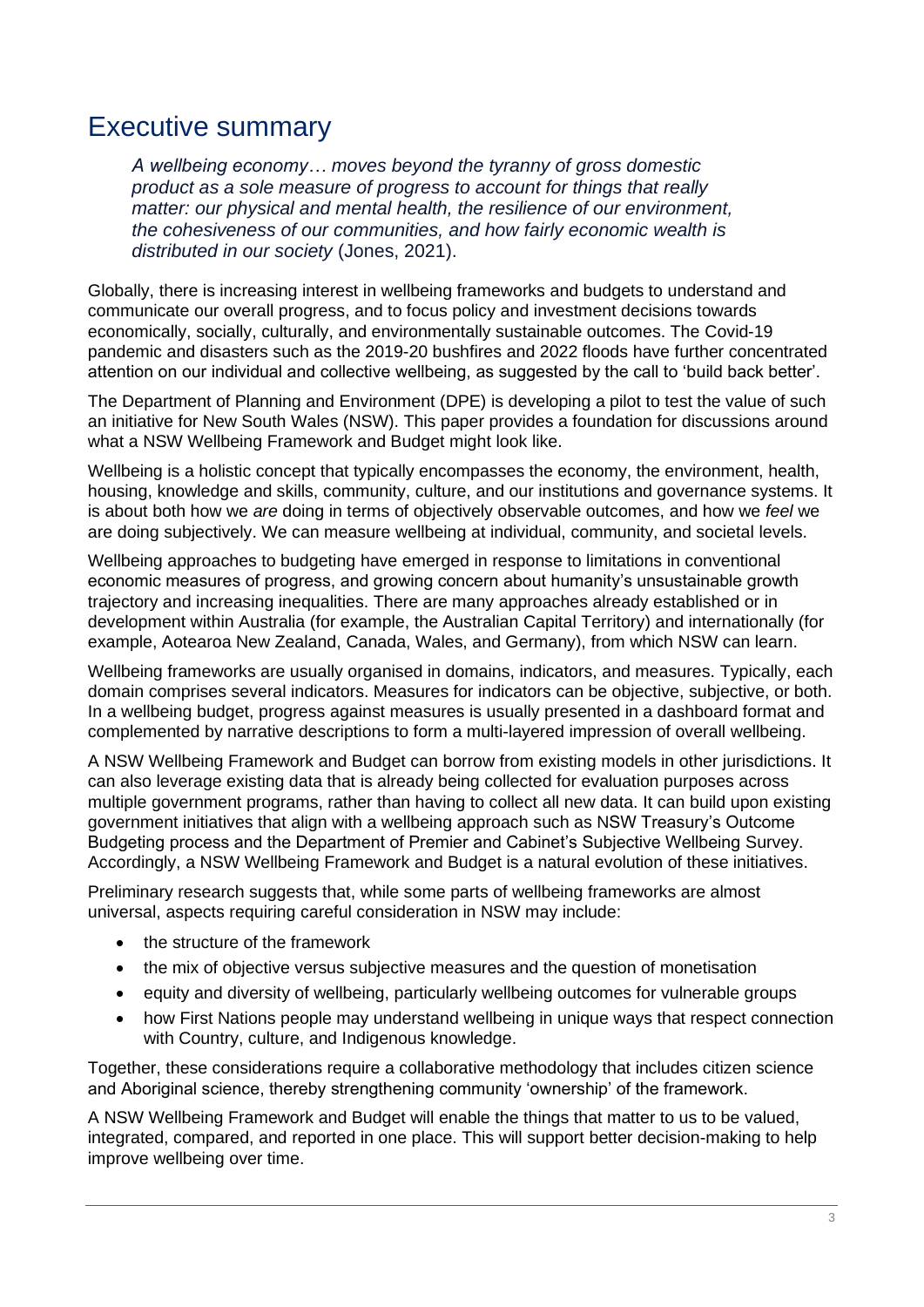# <span id="page-5-0"></span>1. Background

In April 2021, the NSW Department of Planning and Environment<sup>1</sup> (DPE) Cluster Leadership Team agreed to explore developing a Wellbeing Budget for NSW. The idea was one of the finalists in the DPE Daring Ideas challenge, initiated in late 2020 to highlight DPE's value of being daring. For the challenge, a cross-cluster team of 20 staff collaborated to develop the concept of the Wellbeing Budget and pitch it to the judges, comprising the DPE Secretary and two Deputy Secretaries. This Foundation Paper responds to the judges' decision to progress the idea by outlining some of the key concepts and considerations in developing a Wellbeing Framework and Budget for NSW.

# <span id="page-5-1"></span>2. A model of wellbeing for NSW

The **purpose** of preparing this Foundation Paper is to ensure the NSW Wellbeing Budget project remains faithful to the original idea and is in line with the departmental values of being not only daring, but also collaborative, creative, kind, and inclusive.

The **aim** of this paper is to provide a foundation for discussions about what a Wellbeing Framework and Budget might look like in NSW, what are its constituent dimensions, how it might operate, and how to ensure it has integrity. This should guide decisions about the project as it develops. To illuminate the concept of wellbeing, the paper draws on existing frameworks elsewhere, and discusses key design considerations.

# <span id="page-5-2"></span>2.1. What is wellbeing?

As a concept, wellbeing may mean different things to different people. Some may think about wellbeing in terms of people's physical and mental health, or personal quality of life. Others may think about it at the level of community cohesion, networks, relationships, and resilience to change. Others may conceive of wellbeing in terms of overall public health, culture, environmental quality, and the quality of democratic systems. All of these conceptions are legitimate. The ACT Wellbeing Framework<sup>2</sup> offers this definition:

*Wellbeing is about how we are doing, as individuals, as a community, and as a place to live. It's about having the opportunity and ability to lead lives of personal and community value – with qualities such as good health, time to enjoy the things in life that matter, in an environment that promotes personal growth and is sustainable. Measuring wellbeing is about having a sense of our progress around the things that matter to our quality of life, and help us to live our lives well.*

The holistic, intersectional nature and seemingly expansive scope of the wellbeing concept can make it highly complex to understand and analyse. The work of researchers, and reference to other frameworks, offer useful ways to help us organise our thinking. Section [3](#page-9-0) of this paper introduces the framework that typically underpins a wellbeing budget – domains, indicators, and measures. First, though, we need a model to explain the different levels of wellbeing – that is, individual, community, and societal. Boyce et al.<sup>3</sup> explain these as follows:

**Individual/personal wellbeing:** how a person feels about their own life. This is typically expressed in terms such as:

- happiness
- subjective wellbeing

<sup>&</sup>lt;sup>1</sup> Department of Planning, Industry and Environment at the time, and until changed to DPE in December 2021.

<sup>2</sup> <https://www.act.gov.au/wellbeing>

<sup>3</sup> Boyce et al., 2020.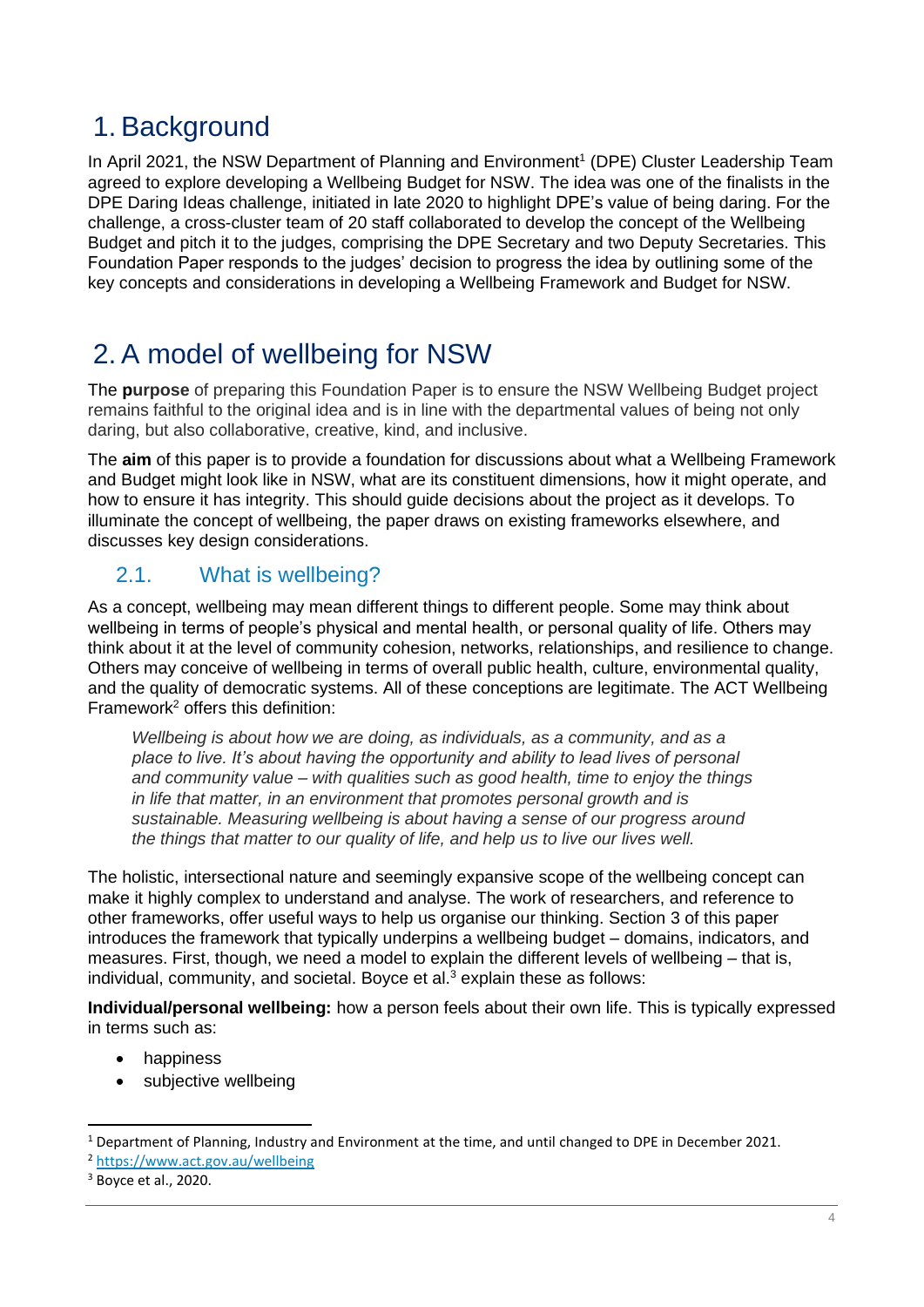- life satisfaction
- wellness
- prosperity
- quality of life.

The ACT's Personal Wellbeing Index<sup>4</sup> reflects this level and is a subset of its broader Wellbeing Framework.

**Community wellbeing:** what we need to live well locally, within our communities. Discussions on the community level of wellbeing typically feature terms such as:

- social capital
- thriving places
- neighbourliness
- social cohesion
- pro-social behaviours.

Many local councils focus on this level, as exemplified by the City of Sydney Community Wellbeing Indicators Report 2019.<sup>5</sup> Some organisations also apply this approach. For example, DPE's Health and Wellbeing Strategy<sup>6</sup> encompasses both a community-level and individual-level view of wellbeing, since it focuses on what a community of practice (DPE) can do to enhance the individual wellbeing of its people.

**Societal wellbeing:** what we need to live well together as a society, now and into the future. This includes consideration of inequalities between people and places, and our responsibility to future generations and our natural environment. It features broader ideas such as:

- social progress
- sustainable development
- human development
- wellbeing economy.

At this societal level, we can consider questions such as:

- Is NSW progressing towards better wellbeing for its residents?
- Are our communities as connected or cohesive as they were a generation ago?
- Do we have enough safe and affordable housing?
- Are we creating a more equitable NSW?

These are, of course, complex questions for which there might not be simple or straightforward answers. For that reason, a wellbeing budget considers a broad range of indicators and metrics to better understand and communicate how NSW is progressing and (hopefully) improving outcomes for its communities.

A helpful way to conceptualise the relationship between these three levels visually is by representing personal wellbeing existing within community wellbeing, which in turn exists within societal wellbeing [\(Figure 1\)](#page-7-2).

<sup>4</sup> <https://www.act.gov.au/wellbeing/explore-wellbeing-data/personal-wellbeing>

<sup>5</sup> <https://www.cityofsydney.nsw.gov.au/surveys-case-studies-reports/community-indicators-report>

<sup>6</sup> <https://intranet.dpie.nsw.gov.au/your-services/human-resources/work,-health-and-safety/health-and-wellbeing>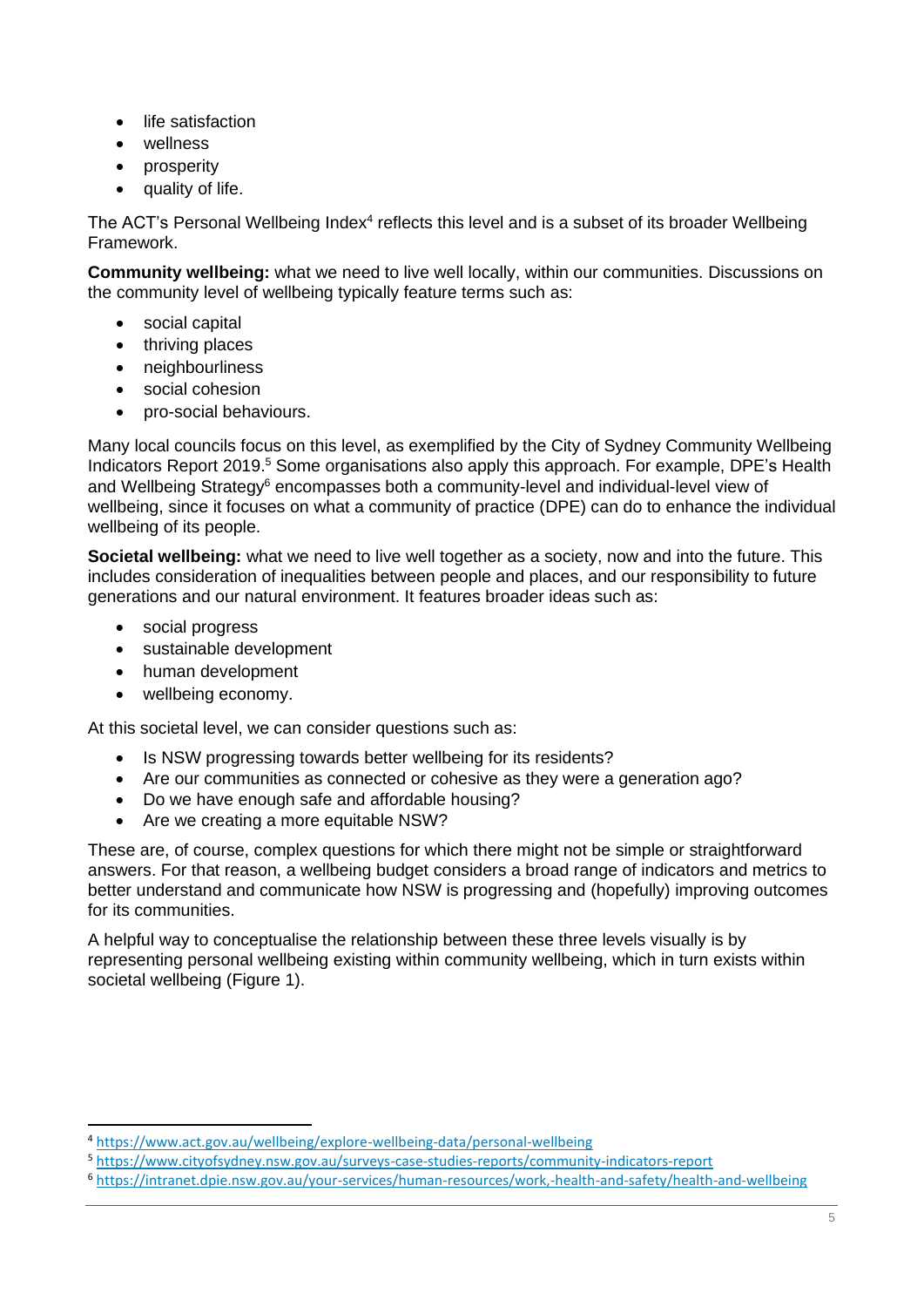

### <span id="page-7-2"></span>**Figure 1: Levels of wellbeing**

In practice, of course, the terms and ideas listed above may not neatly fall into one level, and some aspects of wellbeing may operate at more than one level. We can illustrate this through the example of social cohesion. As Biddle<sup>7</sup> explains, social cohesion is about "how much we trust each other, how connected we feel to others and to what extent we feel solidarity and empathy with others." When we consider this definition, it is apparent that social cohesion can refer to either the community level or the societal level. Clearly, therefore, an integrated, holistic approach to understanding wellbeing in NSW makes sense both conceptually and in practice.

# <span id="page-7-0"></span>2.2. What is a wellbeing budget?

Wellbeing frameworks and budgets enable the performance of the things that matter to us to be integrated, compared, and reported in one place, and help us to focus policy and investment on improving our wellbeing both overall and in targeted priorities.

A wellbeing budget considers qualitative, subjective, and cultural evidence in addition to traditional economic measures to create a more dynamic and informed picture of our social progress. As the process captures a broader range of evidence, across both quantitative and qualitative sources, a wellbeing budget can be extremely effective at identifying trends and emerging risks, informing government decision-making and targeting investment to achieve positive outcomes for the community.

## <span id="page-7-1"></span>2.3. Does NSW need a wellbeing budget?

### **2.3.1. Wellbeing and social progress**

The idea for a NSW wellbeing budget – or for a framework that would support such a budget – is not new. Nearly ten years ago, a briefing paper for the NSW Parliamentary Research Service<sup>8</sup> considered the options for measuring wellbeing in NSW and noted that the idea was already several decades old.

Jurisdictions around the world are increasingly developing and implementing their own wellbeing frameworks and budgets, tailored to reflect the needs and concerns of their communities. The

 $7,2021$ 

<sup>8</sup> Drabsch, 2012.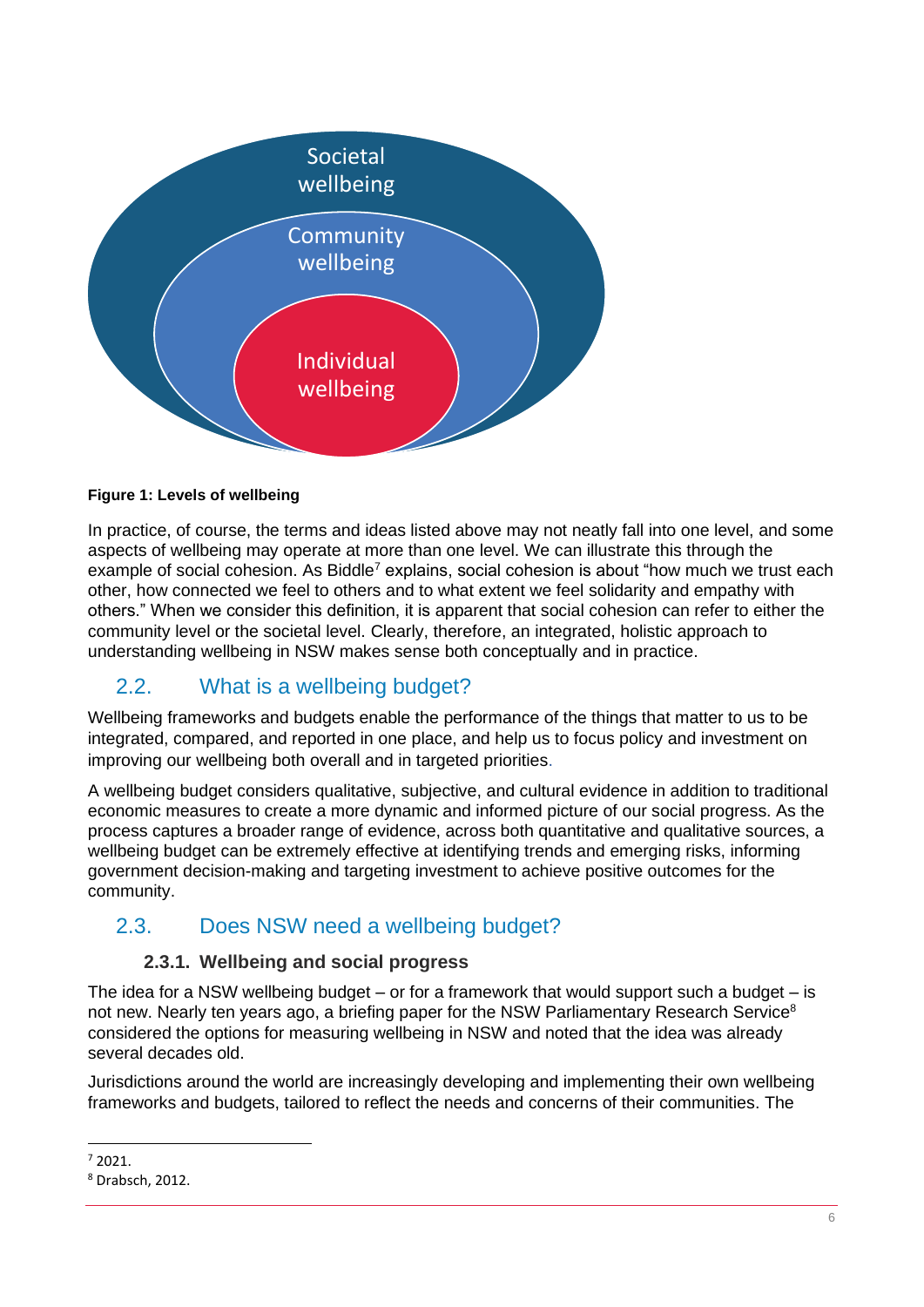pioneer was Bhutan,<sup>9</sup> but more recent examples include Aotearoa New Zealand, Canada, Wales, and Germany. The UK launched 'Levelling Up the United Kingdom' in February 2022, as a platform to "spread opportunity more equally".<sup>10</sup> In Australia, the ACT Wellbeing Framework is well established, and Western Australia and Victoria are exploring similar frameworks. Globally, the UN Sustainable Development Goals<sup>11</sup> provide a more holistic set of progress measures, as does the Organisation for Economic Co-operation and Development (OECD) Better Life Index.<sup>12</sup>

Various non-governmental organisations also produce complementary frameworks and indicators. For example, the Centre for Social Impact published a Social Progress Index<sup>13</sup> from 2015 to 2018 with twelve indicators, performance being comparable across states and territories. A follow-up impact measurement tool called the Indicator Engine was launched in March 2022, as part of the Amplify Social Impact initiative.<sup>14</sup> The University of Canberra runs a Regional Wellbeing Survey,<sup>15</sup> which produces extensive data tables based on people's self-reported assessment of their wellbeing. These models could be viewed as basic or partial versions of a more holistic or comprehensive wellbeing framework. At the very least, they provide existing indicators of wellbeing progress.

Commenting on the development of wellbeing budgets in Aotearoa New Zealand, Justin Connolly summarises the distinctiveness of a wellbeing-oriented economy:

*To move to a wellbeing economy recognises that economic development in the 21st Century means delivering ecological as well as human wellbeing. It recognises that a healthy environment underpins thriving human life. It knows that a healthy economy is made up of both monetary and non-monetary activity. It encourages indigenous knowledge to strength our economies in unique ways. And it takes an inter-generational lens to decision-making and investment.<sup>16</sup>*

## **2.3.2. Responding to limitations of economic measures of progress**

The growing popularity of wellbeing frameworks and budgets may be a response to the limitations of existing economic measures, such as Gross Domestic Product (GDP), that show a limited and partial view of progress and are imperfect barometers for understanding our broader progress, including environmental, social, and cultural factors. Thus in 1968, Robert F. Kennedy famously remarked that GDP measures everything "except that which makes life worthwhile."<sup>17</sup>

GDP, which measures the monetary value of goods and services produced within a nation's borders in a given year, has the benefit of being well established, but it distorts policy priorities by:

- excluding non-market production (for example, domestic labour, volunteering);
- $\bullet$  treating all expenditure equally, even if it reduces welfare or harms the environment;<sup>18</sup>
- overlooking unequal distribution of outcomes, even as average incomes rise.<sup>19,20</sup>

<sup>9</sup> <https://www.gnhcentrebhutan.org/history-of-gnh/>

<sup>10</sup> <https://www.gov.uk/government/publications/levelling-up-the-united-kingdom>

<sup>11</sup> <https://sdgs.un.org/goals>

<sup>12</sup> OECD, 2021.

<sup>13</sup> <https://amplify.csi.edu.au/social-progress-index/>

<sup>14</sup> <https://amplify.csi.edu.au/amplify-online/amplify-online-what-it-looks/>

<sup>15</sup> <https://www.regionalwellbeing.org.au/>

<sup>&</sup>lt;sup>16</sup> Connolly, 2021.

<sup>&</sup>lt;sup>17</sup> [https://en.wikisource.org/wiki/Remarks\\_at\\_the\\_University\\_of\\_Kansas](https://en.wikisource.org/wiki/Remarks_at_the_University_of_Kansas)

<sup>&</sup>lt;sup>18</sup> For example, the cost of managing invasive species in Australia was estimated at AU\$3.8 billion in 2011-12 (Bradshaw et al., 2021). While this expense clearly reflects environmental damage, for GDP purposes it counts as an addition, that is, more damage leads to higher GDP.

<sup>19</sup> Muir, Saunders & Weier, 2020.

<sup>20</sup> van Bavel & Rijpma, 2021.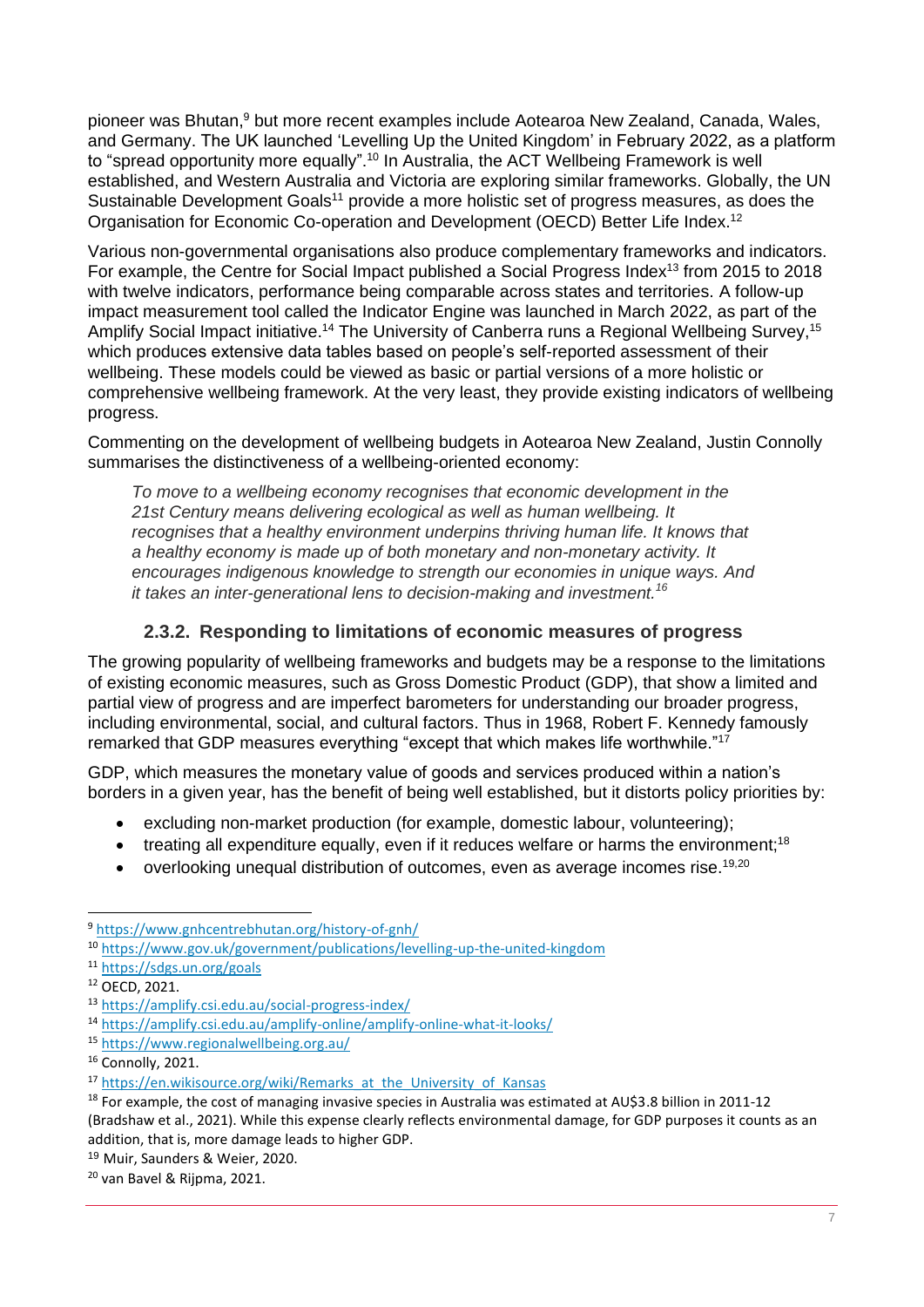GDP, therefore, despite its widespread use, is not as 'objective' as we might assume – rather, it is an average of total production, expenditure, and income, and its calculation involves numerous methodological challenges and imperfections.<sup>21</sup> Other economic indicators that significantly influence policymaking are similarly limited by their modelling assumptions. For example, the official unemployment rate excludes millions of Australians who may want paid work but do not satisfy the particular definition of being 'in the labour force'.<sup>22</sup> This problem is exacerbated when we interpret these indicators not only to understand our past performance, but also when they strongly guide our future policy directions and decision making.

The increasing adoption of wellbeing frameworks and budgets is also driven by a strong imperative for ecological and social sustainability, given the inherent constraints of our biosphere, also known as 'limits to growth', or 'planetary boundaries'.<sup>23</sup> In response, new approaches to economics itself are increasingly becoming mainstream, as exemplified by 'post-growth economics'<sup>24</sup> and 'doughnut economics',<sup>25</sup> and related concepts such as circular economy, regenerative economy, and common-good economy.<sup>26</sup> The more holistic concept of wellbeing has therefore gained traction, and underpins influential alternatives such as the UN Sustainable Development Goals (SDGs).<sup>27</sup>

The Covid-19 pandemic and natural disasters like the 2019 bushfires and the 2022 flood events have further prompted a shift in community sentiment to reprioritise attention towards healthy environments, cohesive communities, and strong cultures.<sup>28</sup> A wellbeing approach can help governments to take a broader lens, to 'build back better'<sup>29</sup>, and even to align with international models like the OECD Better Life Index. Focusing on wellbeing as the overarching policy goal supports integrated outcomes for social, cultural, environmental, economic, and governance aspects of people's lives.<sup>30</sup>

NSW Treasury is already implementing a broader approach to measuring progress, as evidenced by the Outcome Budgeting process.<sup>31</sup> A core task for the pilot phase of the NSW Wellbeing Budget project is therefore to consider Outcome Budgeting and other existing government initiatives, such as the Department of Premier and Cabinet's Subjective Wellbeing Survey. These are discussed further in Section [5.3](#page-22-1) of this paper. As such, this project is a natural evolution of the current policy direction.

# <span id="page-9-0"></span>3. Key elements of a wellbeing framework and budget

To develop a NSW Wellbeing Budget – and a NSW Wellbeing Framework to support and guide it – we do not need to start from scratch. Not only does NSW Government already have various initiatives that provide stepping stones to a wellbeing framework, but also there are many established wellbeing frameworks around the world, so the key elements are well understood.

<sup>30</sup> 'Governance' is a common inclusion in wellbeing frameworks because of the need for robust systems for integrity in decision-making, where people trust that their views will be respected and influence outcomes.

<sup>21</sup> Martin, 2021.

<sup>&</sup>lt;sup>22</sup> for example, Hutchens, 2021.

<sup>23</sup> Meadows, Randers & Meadows, 2004.

<sup>24</sup> Jackson, 2016.

<sup>25</sup> Raworth, 2018.

<sup>&</sup>lt;sup>26</sup> Wellbeing Economy Alliance, 2021, p. 21.

<sup>27</sup> <https://sdgs.un.org/goals>

<sup>28</sup> Lomas, 2020.

<sup>&</sup>lt;sup>29</sup> for example, [https://www.oecd.org/coronavirus/policy-responses/building-back-better-a-sustainable-resilient](https://www.oecd.org/coronavirus/policy-responses/building-back-better-a-sustainable-resilient-recovery-after-covid-19-52b869f5/)[recovery-after-covid-19-52b869f5/](https://www.oecd.org/coronavirus/policy-responses/building-back-better-a-sustainable-resilient-recovery-after-covid-19-52b869f5/)

<sup>31</sup> <https://www.treasury.nsw.gov.au/budget-financial-management/reform/outcome-budgeting>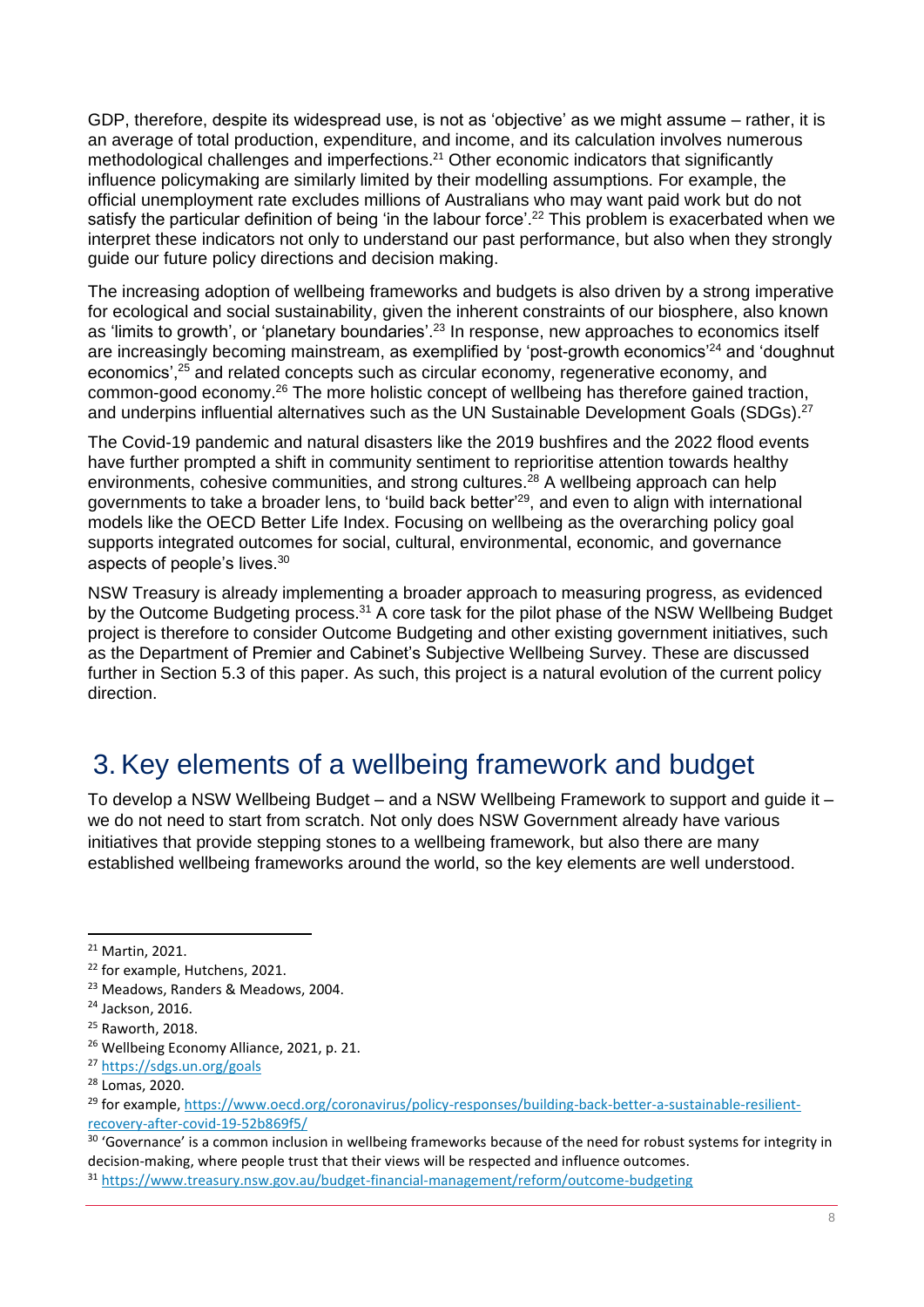Furthermore, the Wellbeing Economy Alliance provides valuable resources<sup>32</sup> that can help policy makers design and implement a framework and evaluate its impact on wellbeing. Trebeck and Baker<sup>33</sup> summarise many of the themes of this Foundation Paper by proposing that a wellbeing budget needs to be:

- holistic and human
- outcomes-oriented
- rights-based
- long-term
- preventative
- precautionary
- participatory.

Wellbeing frameworks generally feature a common structure, comprising domains, indicators, and measures, and wellbeing performance is usually presented in dashboards. This section introduces these elements and discusses some considerations in their design.

**Domains** are simply labels to categorise aspects of wellbeing and help organise the framework. They may relate directly to tangible policy areas, such as education, environment, housing and transport; and/or they may be more intangible, such as identity, safety, governance, and culture.

Across existing wellbeing frameworks, the number of domains varies. Canada's framework $34$  has five domains (prosperity, health, environment, society, and good governance), whereas the OECD Better Life Index, which closely informs the Aotearoa NZ<sup>35</sup> and Ireland<sup>36</sup> frameworks, and the NSW DPC Subjective Wellbeing Index, uses 11 domains. The ACT Wellbeing Framework<sup>37</sup> has 12 domains, while the Netherlands and Wales have seven each.

**Indicators** are specific, observable, and measurable characteristics of change that show progress within a domain. Indicators within a wellbeing budget sometimes can all stand as equally important, or they can be weighted to reflect different priority levels. The NSW Wellbeing Budget can incorporate indicators already tracked through State Outcome Budgeting and program evaluation frameworks, giving them more prominence in reporting and usage.

**Measures** (or metrics) are used to assess and track performance against an indicator. They can be either objective (i.e., something *directly measurable* such as the proportion of the population living within 500 metres of a railway station), or subjective (i.e., something based on *how people perceive or experience it*, such as the proportion of people who agree that they can easily get to the places they need to by public transport).

The selection of indicators and measures is a critically important – and challenging – task. To illustrate, the example of housing affordability is insightful. In NSW, it is well known that housing affordability is an ongoing challenge, and often a key focus for both government policy and public debate. But how should we measure it?

[Figure 2](#page-11-0) below suggests six possible measures, but there are many more. For example, the Australian Institute of Health and Welfare identifies several ways of measuring housing affordability and housing stress.<sup>38</sup> Furthermore, as [Figure 2](#page-11-0) shows, affordability is just one potential indicator of housing as a domain; others may include housing security and the level of homelessness. The

<sup>&</sup>lt;sup>32</sup> Wellbeing Economy Alliance, 2021.

<sup>33</sup> 2021, pp. 57-63.

<sup>&</sup>lt;sup>34</sup> Department of Finance Canada, 2021.

<sup>35</sup> <https://www.treasury.govt.nz/publications/wellbeing-budget/wellbeing-budget-2021-securing-our-recovery>

<sup>&</sup>lt;sup>36</sup> Department of the Taoiseach, 2021.

<sup>&</sup>lt;sup>37</sup> ACT Government, 2020.

<sup>38</sup> <https://www.aihw.gov.au/reports/australias-welfare/housing-affordability>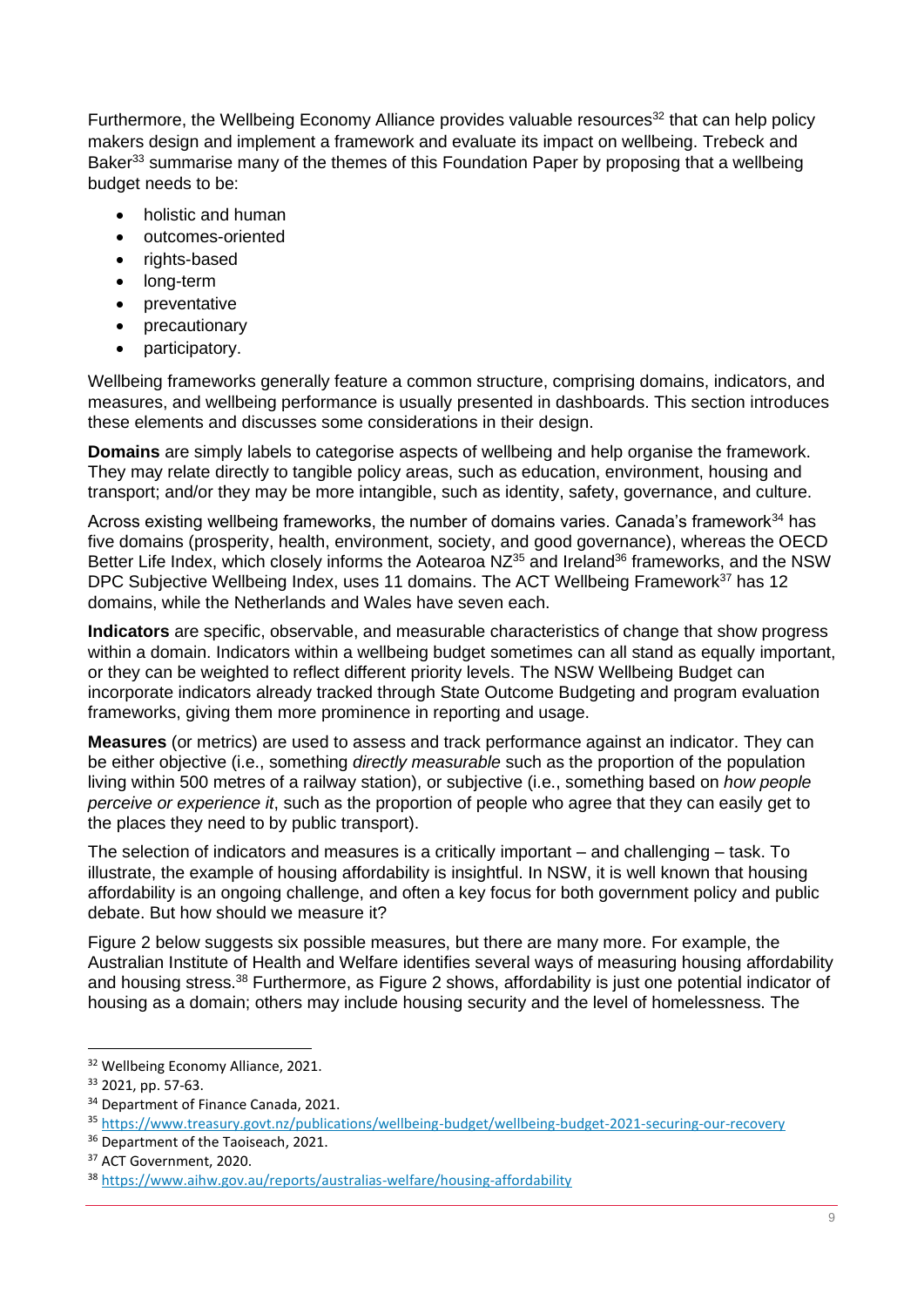ACT Wellbeing Framework<sup>39</sup> also considers housing suitability, which covers accessibility and quality of housing.



#### <span id="page-11-0"></span>**Figure 2: Example indicators and measures for the domain 'Housing'**

Note that the six measures in [Figure 2](#page-11-0) track housing in quantitative terms only. The shaded measures (numbers 2 and 4) are subjective measures expressed quantitatively. Qualitative research, analysis, and description would provide a richer description that helps us to understand how housing contributes to wellbeing more comprehensively. This complexity illustrates why it is so important to have a methodologically rigorous process in designing a wellbeing framework.

**Dashboards** can be effective communication tools for complex, multivariate wellbeing information as they can be designed to suit user needs, and can be complemented by narrative descriptions to paint a multi-layered picture of overall wellbeing performance. Through data storytelling, a dashboard can be designed to instruct and guide a general user through notable features of the framework and data.

<sup>39</sup> ACT Government, 2020, p. 19.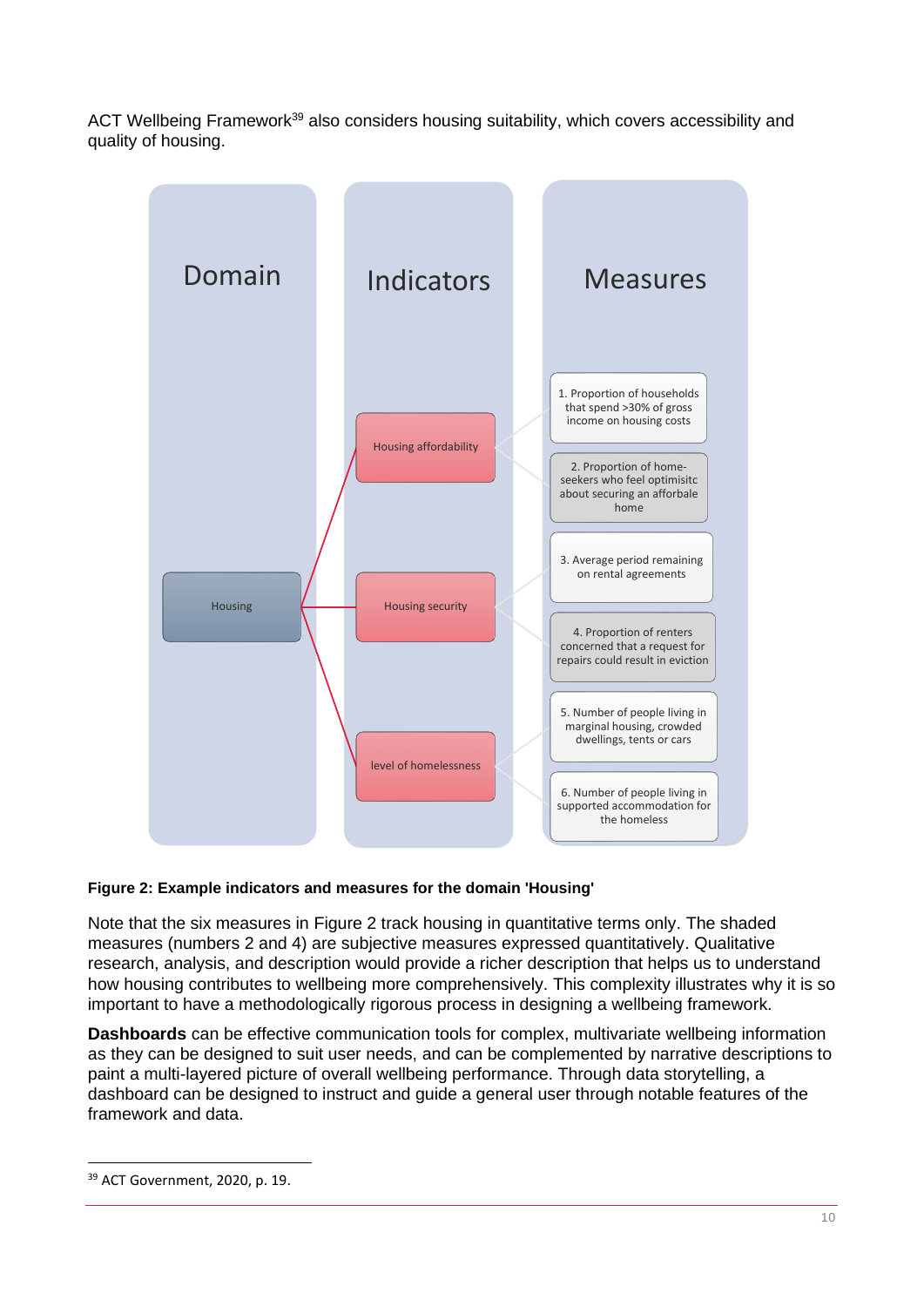A dashboard designed for a researcher or analyst can provide detailed metadata alongside raw data, with capability to extract data. As noted by Drabsch<sup>40</sup> and Hoekstra,<sup>41</sup> a dashboard designed in this way can reduce the need to subjectively weight different measures. Another popular option is a single index, which summarises overall wellbeing in one number for ease of communication. However, Hoekstra notes that such an approach by definition does not capture the multidimensionality of wellbeing, or differences in wellbeing performance across different domains. Clearly, a third option is to use both a single index *and* a dashboard. Regardless, wellbeing data is best communicated with an accompanying narrative, enabling us to tell the stories behind the numbers.

# <span id="page-12-0"></span>4. Key design considerations for the NSW Wellbeing Framework and Budget

Wellbeing is all-encompassing, which makes it very challenging to conceptualise, and to ensure nothing significant is overlooked. At the same time, the interdependent nature of many contributing factors to wellbeing means that separating those factors into categories, or domains, risks losing some of its holistic nature.

For example, domestic violence is closely correlated with homelessness for women and children.<sup>42</sup> Similarly, the quality of our social connections and natural environment strongly influences our propensity for loneliness, which in turn has public health impacts.<sup>43</sup> So, if we separate interrelated social issues for analytical purposes, we risk having only a partial understanding of the *intersectional* nature of wellbeing itself, misguiding our policy responses. It also demonstrates that DPE has a role to play in an integrated effort to tackle domestic violence, which might intuitively be considered beyond its departmental remit.

The answer to these challenges is likely to be thoughtful, participatory design and careful evaluation over time. The selection of domains, indicators and measures should be a conversation among all stakeholders, including subject matter experts and NSW communities. At the same time, 'perfection' may not be the goal at first, and many existing frameworks evolve over time in response to new understandings and priorities. The Wellbeing Economy Alliance's policy quide<sup>44</sup> for building wellbeing frameworks can provide a useful reference document for NSW.

Meanwhile, this section identifies four aspects requiring careful consideration in designing a wellbeing framework and budget in the NSW context: design and structure, quantitative versus qualitative measures, equity and wellbeing for First Nations people.

## <span id="page-12-1"></span>4.1. Design and structure

Several jurisdictions globally have developed some kind of wellbeing framework, but framework designs and structures vary. These jurisdictions are highly diverse socio-demographically, and include Canada, Wales, Iceland, Germany, and Bhutan. Some use other terms synonymously or interchangeably with wellbeing, such as living standards, happiness, genuine progress, or quality of life. The Wellbeing Economy Alliance<sup>45</sup> now has a collaboration of 'Wellbeing Economy

<sup>40</sup> 2012, p. 17.

 $41$  2020, p. 8.

<sup>&</sup>lt;sup>42</sup> for example, Equity Economics, 2021.

<sup>43</sup> Hammoud et al., 2021.

<sup>44</sup> Wellbeing Economy Alliance, 2021.

<sup>45</sup> <https://weall.org/>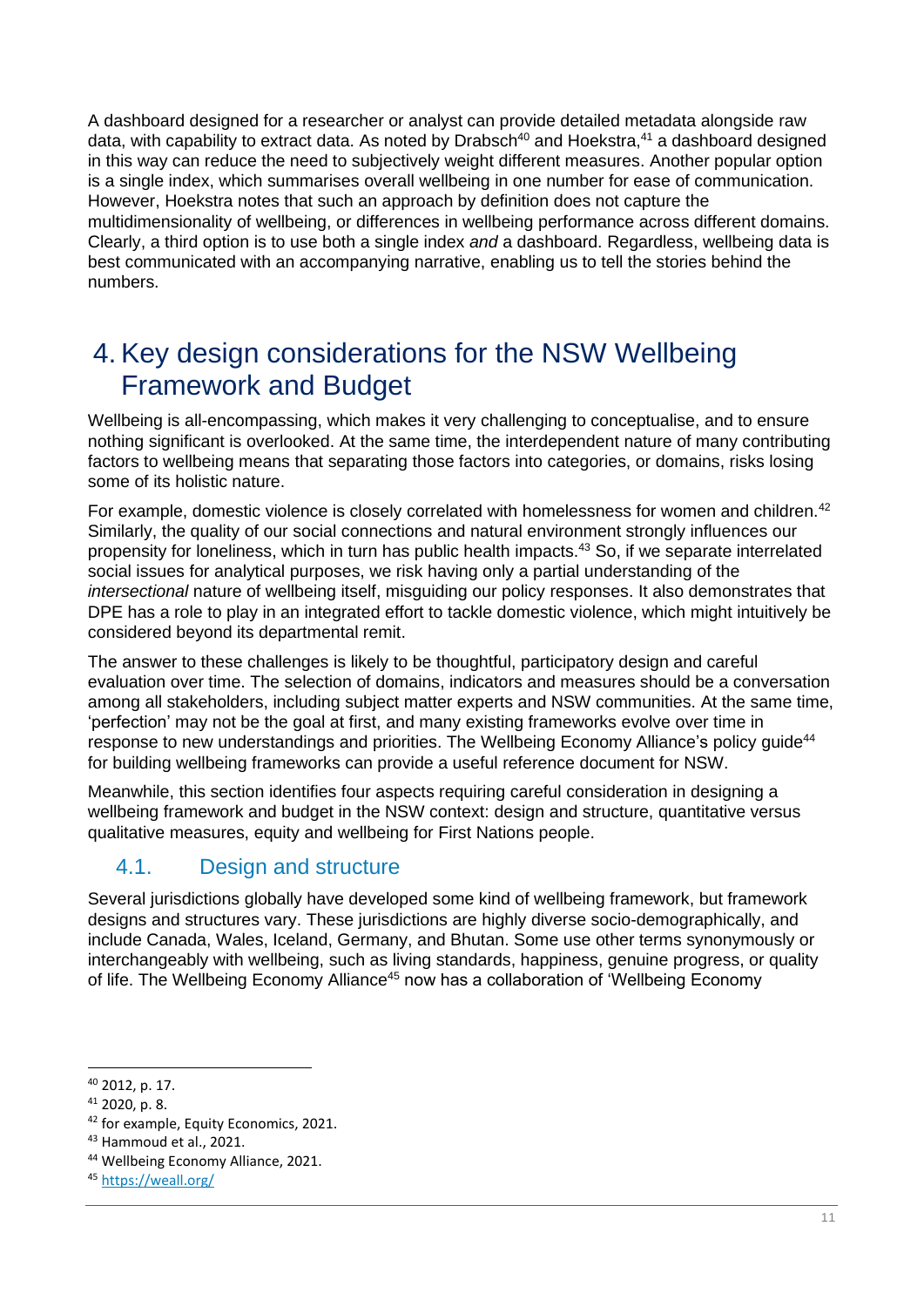Governments' or WEGo,<sup>46</sup> sharing expertise and policy practices, and working to advance a shared ambition of building wellbeing economies.

There is no universal design for a wellbeing framework and the choice of approach should reflect community values. Many jurisdictions, including New Zealand, have chosen to align with existing frameworks such as the OECD Better Life Index.<sup>47</sup> The benefit of such alignment is the ability to make easy comparisons with other jurisdictions. Alternatively, some jurisdictions such as Wales have created their own domains, informed through community and academic collaboration. This approach aims to ensure the framework reflects the needs and priorities of the community.

This section discusses these examples – as well as the ACT – in greater detail and notes the scope of NSW wellbeing data already available in the OECD Better Life Index.

### **4.1.1. Aotearoa New Zealand and the OECD Better Life Index for NSW**

The Aotearoa New Zealand Wellbeing Budget is built around the NZ Living Standards Framework shown in [Figure 3](#page-13-0) below, and has been delivered in 2019, 2020, and 2021. The 2019 and 2020 budgets organised wellbeing into 12 domains, based closely on the OECD Better Life Index. Reflecting an intergenerational perspective, the budgets also incorporate four 'capitals' (human, natural, social, and economic), to indicate resources available for future wellbeing, and therefore as determinants of wellbeing.



<span id="page-13-0"></span>**Figure 3 New Zealand Living Standards Framework**

<sup>&</sup>lt;sup>46</sup> Current members are Finland, Iceland, New Zealand, Scotland, Wales, and Canada [\(https://weall.org/wego\)](https://weall.org/wego). <sup>47</sup> OECD, 2021.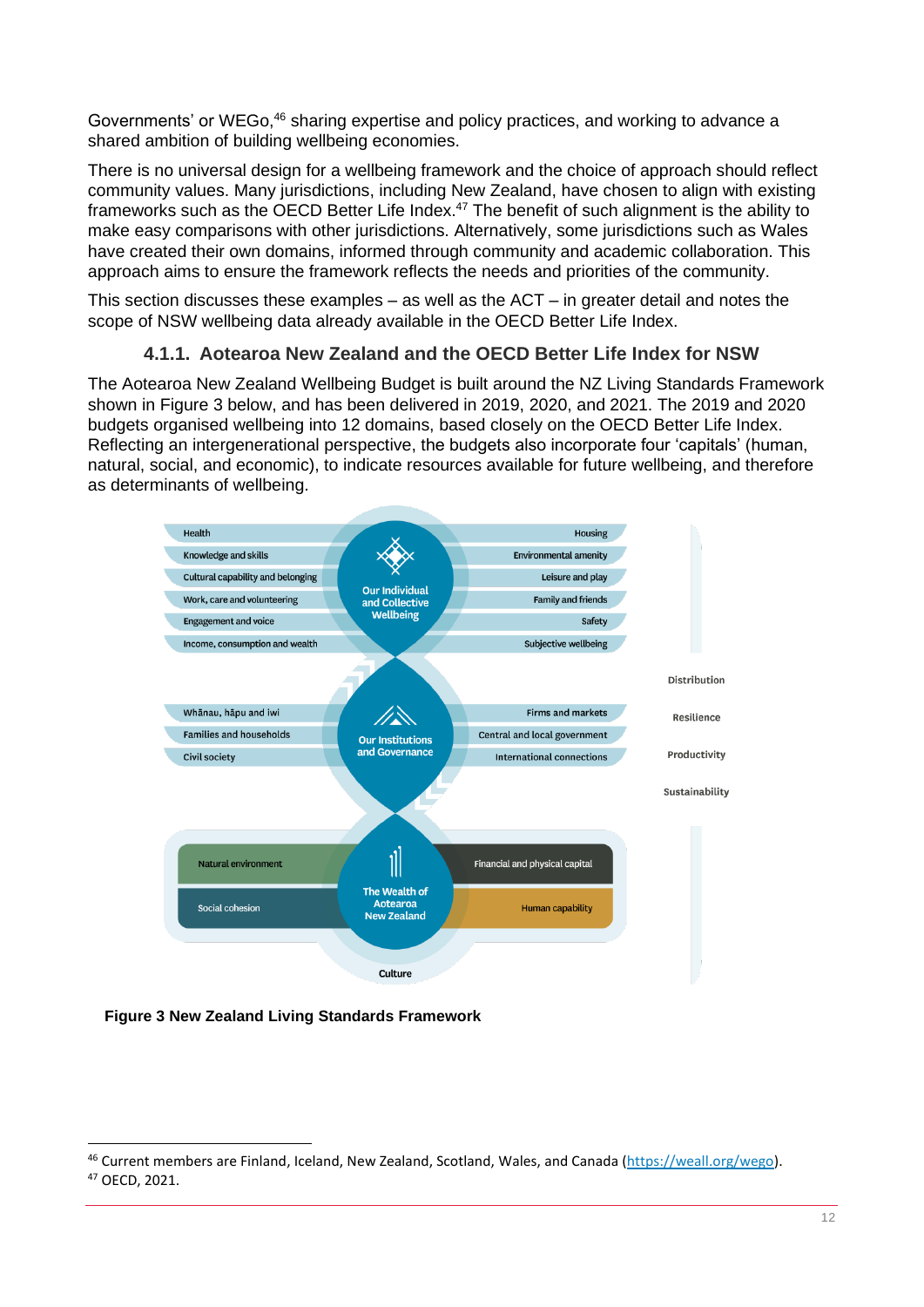In 2021, the budget expanded to incorporate He Ara Waiora as a cultural framework. The budget now considers the alignment of *all* budgetary initiatives (not just those focused on the Māori community) with the five principles of He Ara Waiora:

- Kotahitanga working in an aligned, coordinated way;
- Tikanga making decisions in accordance with the right values and processes;
- Whanaungatanga fostering strong relationships through kinship and/or shared experience that provide a shared sense of belonging;
- Manaakitanga enhancing the mana of others through a process of showing proper care and respect;
- Tiakitanga guardianship, stewardship (e.g., of the environment, particular taonga, or other important processes and systems).

Alongside the budget, the NZ Government has identified five "enduring wellbeing objectives," such as "reducing child poverty and improving child wellbeing," selected through "a collaborative and evidence-based approach."<sup>48</sup> The NZ Government measures each year's performance against these objectives, with a focus on long-term, sustained investment. The aim is that each budget contributes to achieving each objective over time through policy responses.



<span id="page-14-0"></span>**Figure 4: OECD Regional Wellbeing map for NSW.**  [\(https://www.oecdregionalwellbeing.org/AU1.html\)](https://www.oecdregionalwellbeing.org/AU1.html)

The Aotearoa NZ model is clearly instructive for NSW, and has been described as "comprehensive, long-term, and indeed visionary".<sup>49</sup> Indeed, the OECD Better Life Index on which it is based already publishes data on wellbeing in Australia. This is mapped down to the level of states and territories, but not to regions within them. In contrast, the Aotearoa NZ data is mapped across 14 regions, enabling more localised comparisons.

The OECD Better Life Index regional wellbeing map for NSW is shown in [Figure 4.](#page-14-0) The numbers are scores out of 10 and enable comparison within Australia and with other OECD regions. For example, the score of 7.9 for 'Access to services' places NSW sixth out of the eight states and territories, and in the top 29% of all OECD regions.<sup>50</sup>

As noted, the Aotearoa NZ model also places a strong emphasis on culture, and this dimension can be applied and adapted for NSW. The country's geographical proximity, and its historical-cultural context of colonial development, also mean that any wellbeing framework will have parallels with NSW. The underpinning 'capitals' model is also well established. However, caution may be needed with language here, as the term 'capitals' can inadvertently imply that the environment or community are 'stocks' that can be added to and depleted, or even bought and sold.<sup>51</sup>

<sup>48</sup> [https://www.treasury.govt.nz/publications/wellbeing-budget/wellbeing-budget-2021-securing-our-recovery](https://www.treasury.govt.nz/publications/wellbeing-budget/wellbeing-budget-2021-securing-our-recovery-html#section-4)[html#section-4](https://www.treasury.govt.nz/publications/wellbeing-budget/wellbeing-budget-2021-securing-our-recovery-html#section-4)

<sup>49</sup> Salvaris, 2019.

<sup>50</sup> <https://www.oecdregionalwellbeing.org/AU1.html>

<sup>51</sup> Monbiot, 2018.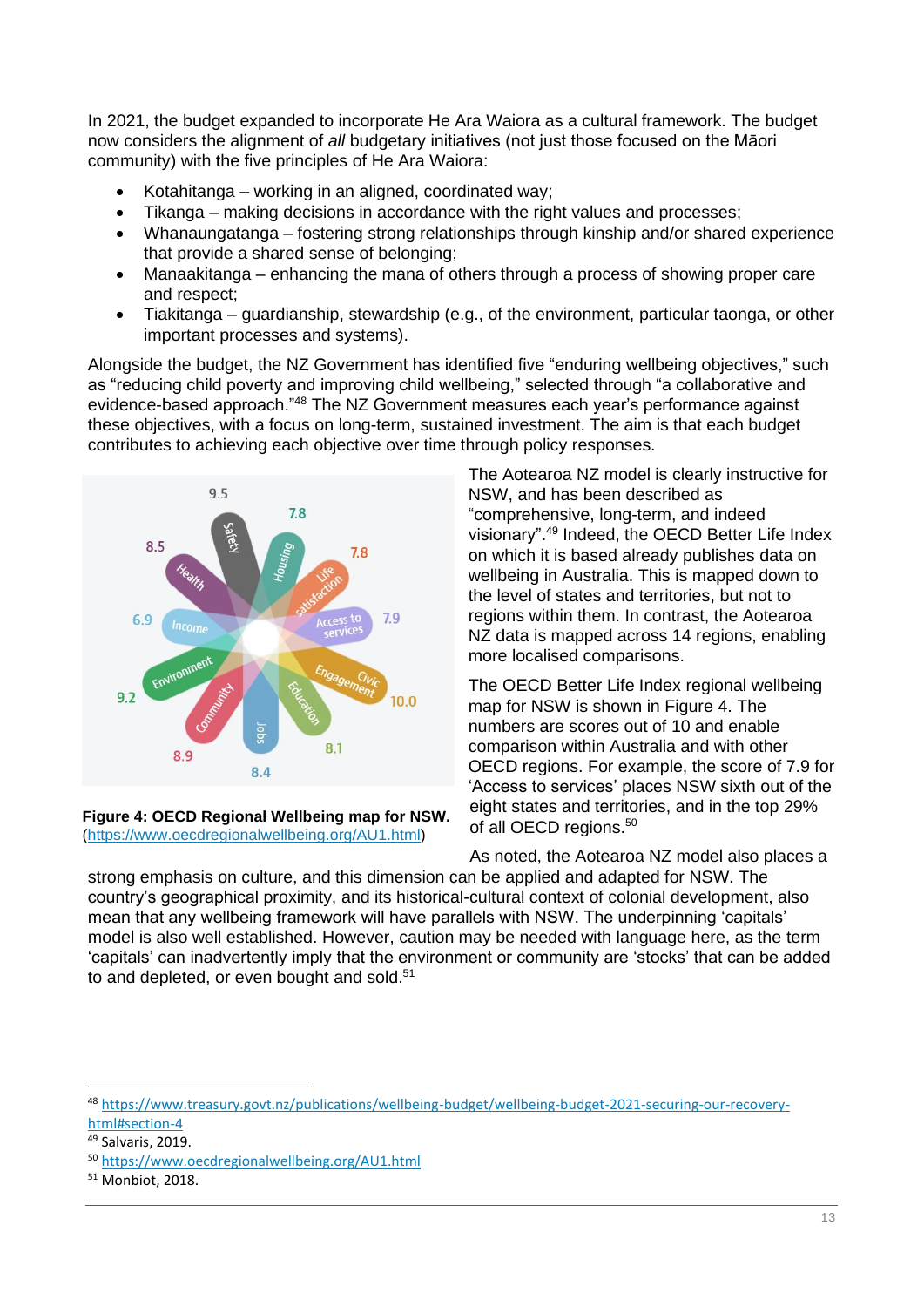### **4.1.2. Wales**

The Wales wellbeing framework is centred around seven domains or 'wellbeing goals' enshrined in the *Well-being of Future Generations (Wales) Act 2015.* These aspirational and interconnected goals draw from the United Nations Sustainable Development Goals with the addition of a specific focus on Welsh culture and language. The goals are framed through a sustainable development lens, or "ensuring that future generations have at least the same quality of life as we do now"<sup>52</sup> and were determined following a dialogue on 'The Wales We Want'<sup>53</sup> with over 7,000 participants.



### **Figure 5: Wellbeing goals for Wales**

A review of this approach found the advantage of using legislation in this way is that it operates independently of political partisanship and demonstrates a long-term focus.<sup>54</sup> The same review also found, conversely, some shortcomings in its effectiveness such as loopholes in implementation (e.g., insufficient funding, poor accountability) and a lack of enforcement powers.

## **4.1.3. Australian Capital Territory**

The Australian Capital Territory (ACT) Wellbeing Framework<sup>55</sup> is a more recent initiative, building on a wellbeing forum held in May 2019, and extensive community engagement subsequently. It also has 12 domains, as well as a Personal Wellbeing Indicator that sits outside the domains and represents the 'individual' level of wellbeing only. All domains are treated equally and are communicated via a dashboard.<sup>56</sup> The ACT released its first wellbeing budget in 2021.<sup>57</sup>

<sup>52</sup> <https://gov.wales/well-being-of-future-generations-wales>

<sup>53</sup> <https://cynnalcymru.com/wp-content/uploads/2021/04/The-Wales-We-Want-Report-English-Final.pdf>

<sup>54</sup> Jones et. al., 2021, p. 7.

<sup>&</sup>lt;sup>55</sup> ACT Government, 2020.

<sup>56</sup> <https://www.act.gov.au/wellbeing/explore-wellbeing-data>

<sup>57</sup> [https://www.treasury.act.gov.au/\\_\\_data/assets/pdf\\_file/0008/1870136/2021-22-ACT-Budget-Outlook.pdf](https://www.treasury.act.gov.au/__data/assets/pdf_file/0008/1870136/2021-22-ACT-Budget-Outlook.pdf)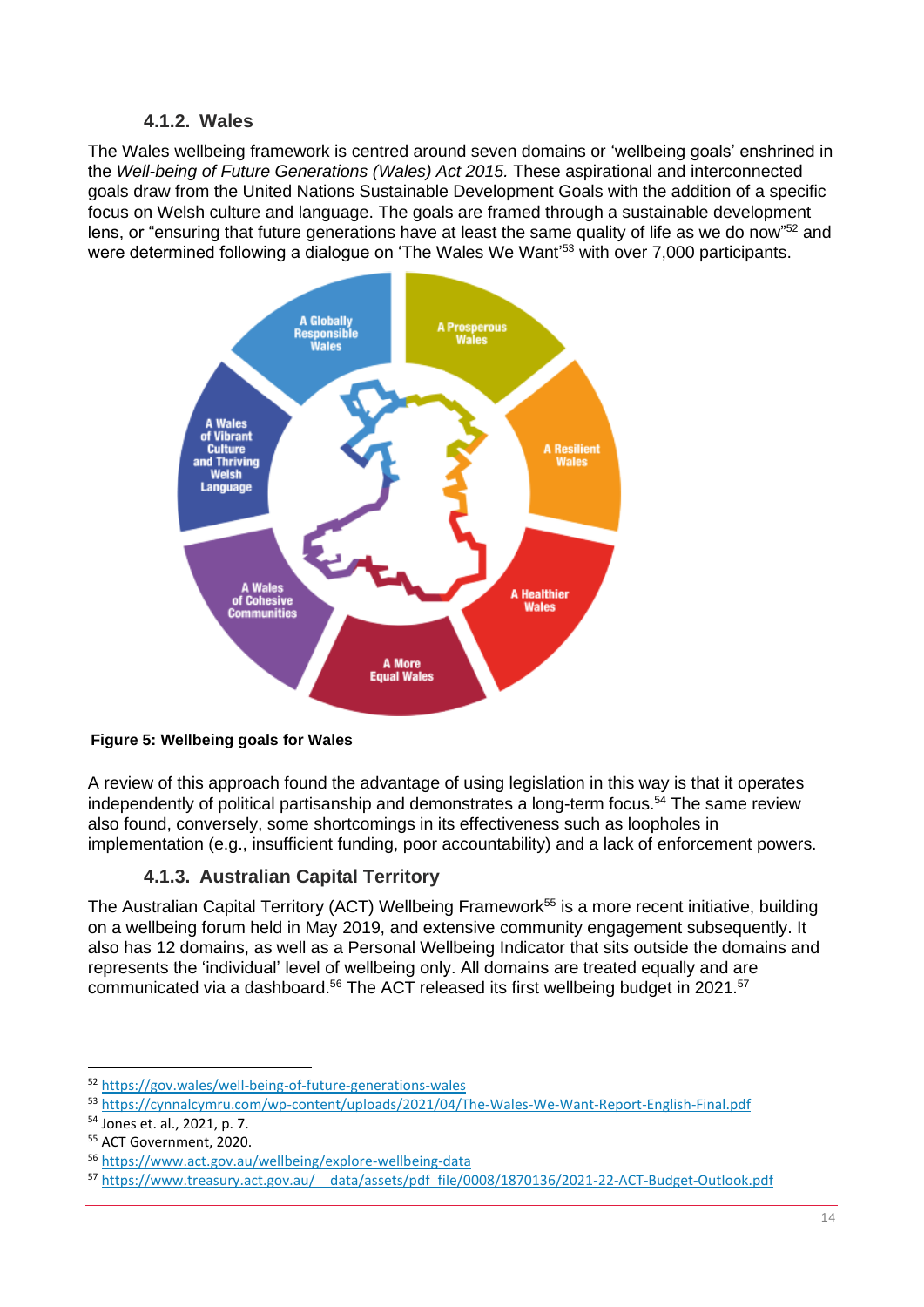Each domain in the ACT Wellbeing Framework has between three and seven indicators. The framework document clearly defines these indicators and identifies both quantitative and qualitative data sources (for example, 'national statistics', or 'self-rated survey'). The ACT Government has reported the intention, over time, to disaggregate averages to help understand variations in wellbeing across the community. Based on outcomes of engagement, there is also a strong focus on intergenerational wellbeing, and on sustainability.

The ACT Government intends to use the Wellbeing Framework to inform decision-making, rather than just to measure progress and outcomes:

*The ACT Government is committed to using the Wellbeing Framework and the information it provides to inform Government priorities, policies and investment decisions – including through the annual Budget process. The Government will use reporting from the Framework to help inform Budget priority areas that will assist in the development and prioritisation of initiatives.<sup>58</sup>*

The ACT Government is supporting the framework with whole-of-government training, online resources, and an active wellbeing 'community of practice'.

The framework is also supported by a Wellbeing Impact Assessment tool.<sup>59</sup> which is a mandatory requirement for all Budget proposals (2021-22 onwards) and Cabinet business (2022 onwards) in the ACT. Wellbeing impact assessment summaries must now be released for all Cabinet decisions under the open access requirements of the ACT's *Freedom of Information Act 2016*. This is consistent with recent developments in social impact assessment in NSW, and with the accompanying guideline.<sup>60</sup>

## <span id="page-16-0"></span>4.2. Managing data: quantitative and qualitative measures

Quantitative measures are of course used in all budgets to monitor economic indicators, and to help guide government policy reforms and new initiatives. For example, to inform investment in social housing, decision-makers might review the number of people in NSW who currently access social housing, the number of people on waiting lists for social housing, and the average waiting periods.

At the same time, qualitative measures can help us understand wellbeing more deeply, and the context underlying it. Methods for collecting qualitative material typically include interviews, focus groups, workshops, and surveys. Findings are usually analysed for common themes, and to identify patterns and differences, and can be represented via narrative description, images, or other graphical representations. Qualitative measures of wellbeing might include:

- What makes people feel most safe in their communities?
- How has Covid-19 affected people's sense of social connection/isolation?
- How confident are people about the future for themselves and their families?
- Are people able to access the health and education services they need?
- How well equipped do people feel to cope with an emergency or a natural disaster?

By understanding both quantitative and qualitative dimensions of wellbeing, governments can respond with stronger insights for effective policy interventions and investments. Since the potential list of measures is almost infinite, collaboration with subject matter experts as well as extensive community engagement will help to identify relevant measures for a NSW Wellbeing Budget. Data and insights should then be reported annually, enabling tracking of progress over

<sup>58</sup> ACT Government, 2020, p. 31.

<sup>59</sup> https://www.act.gov.au/ data/assets/word\_doc/0004/1910974/Wellbeing-Impact-Assessment-Template.docx

<sup>60</sup> [https://www.planningportal.nsw.gov.au/major-projects/assessment/policies-and-guidelines/social-impact](https://www.planningportal.nsw.gov.au/major-projects/assessment/policies-and-guidelines/social-impact-assessment)[assessment](https://www.planningportal.nsw.gov.au/major-projects/assessment/policies-and-guidelines/social-impact-assessment)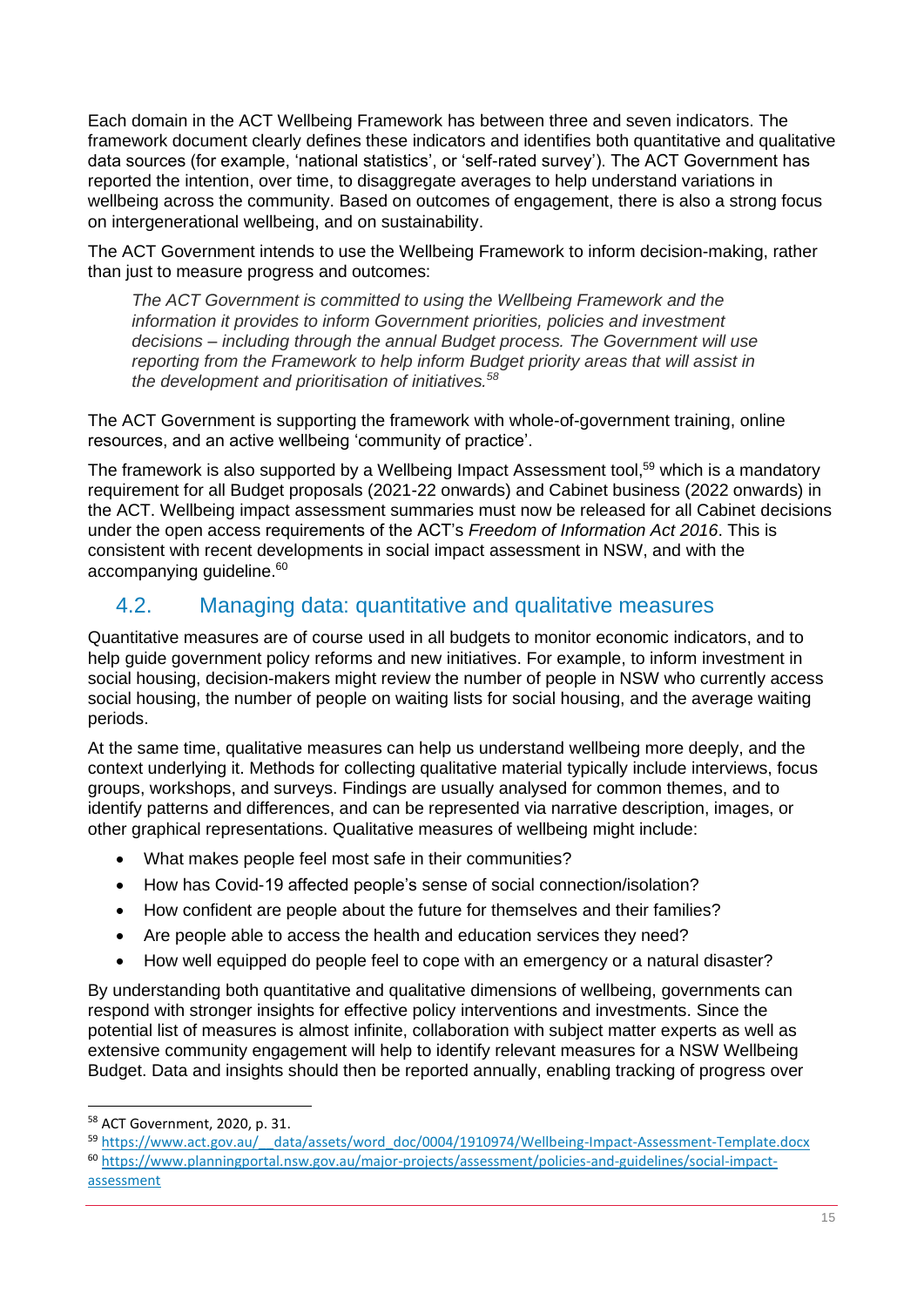time. It is also expected that measures would evolve as new insights emerge and as priorities change.

### **4.2.1. Monetisation**

As noted above, wellbeing frameworks typically include both qualitative and quantitative aspects. However, the quantitative data tends to attract the majority of attention, and an important methodological consideration is whether any quantitative measures can be reasonably monetised.

In principle, the benefit of expressing something in monetary terms is that it then becomes easier to integrate it into business decision-making; to compare relative values of things, and potentially substitute on aspect of wellbeing for another. This is illustrated by DPE's 'Valuing Green Infrastructure and public spaces<sup>'61</sup> initiative, which aims to elevate the role of green space in planning by directly valuing it in monetary terms to communicate cost-effective outcomes for the community. Examples of measures used by the initiative include:

- 18 cents per household per year to remove one truckload of rubbish from our waterways<sup>62</sup>
- Average spend of \$58 by museum visitors in local shops and services. $63$

The question of monetisation also reflects an ongoing philosophical debate in social research and evaluation more broadly. If we express a social phenomenon in monetary terms, does this help us to understand it – and respond to it with policy change, whose effectiveness we can then continue to measure and monitor quantitatively? For example, loneliness across Australia is estimated to cost \$2.7 billion per year,<sup>64</sup> a figure that might seem likely to prompt policy responses to strengthen social connectedness. Or, conversely, does monetisation *diminish* our understanding by 'reducing' lived experience to numbers?

The appeal of monetising intangible aspects of life is very powerful, because it translates everything into a single measure – a dollar – thereby simplifying investment decisions. For example, New Zealand has implemented a CBAx tool*,* which attempts to monetise social impacts, costs and benefits as part of its wellbeing budget. NZ Treasury's CBAx Tool User Guidance encourages monetising wellbeing impacts "where possible and supported by evidence."<sup>65</sup> The aim is to enable initiatives to be assessed against the wellbeing domains according to their monetary cost or benefit. To illustrate, the CBAx tool uses an example of a vaccination program for children. It identifies four wellbeing domains that could be affected and estimates the monetary magnitude of impact within each domain. The tool also requires users to state the quality of evidence underpinning the assessment (high, medium, or low), and to identify all assumptions. This leads to the question of what evidence would be considered 'high quality', and what assumptions considered reasonable to justify monetisation?

Consider the 'environment' domain, which we might expect to be relatively easy to measure with quantitative indicators, and arguably even to monetise. For example, we have scientific measures for levels of pollutants, groundwater levels and quality, and biodiversity. But here too, some things are difficult to measure, and very challenging to monetise. In a recent paper, Bradshaw et al.<sup>66</sup>

<sup>61</sup> <https://www.dpie.nsw.gov.au/premiers-priorities/valuing-green-infrastructure-and-public-spaces>

<sup>62</sup> See infographic at [https://www.dpie.nsw.gov.au/premiers-priorities/valuing-green-infrastructure-and-public-](https://www.dpie.nsw.gov.au/premiers-priorities/valuing-green-infrastructure-and-public-spaces/)

[spaces/.](https://www.dpie.nsw.gov.au/premiers-priorities/valuing-green-infrastructure-and-public-spaces/) Sydney Water surveyed households in the Georges, Cooks and Parramatta river catchments. They found on average people were willing to pay \$0.18 per annum for 10 years for every additional truck load of rubbish and litter removed from the waterways annually.

<sup>63</sup> See infographic at [https://www.dpie.nsw.gov.au/premiers-priorities/valuing-green-infrastructure-and-public](https://www.dpie.nsw.gov.au/premiers-priorities/valuing-green-infrastructure-and-public-spaces/)[spaces/.](https://www.dpie.nsw.gov.au/premiers-priorities/valuing-green-infrastructure-and-public-spaces/) Vibrant streets and public facilities generate positive social, economic, cultural and environmental outcomes. Studies have shown that museum visitors spend an additional \$58 on average on food, beverages and retail goods. <sup>64</sup> Duncan et al., 2021.

<sup>65</sup> NZ Treasury, 2020, p. 1.

<sup>66</sup> Bradshaw et al., 2021, p. 533.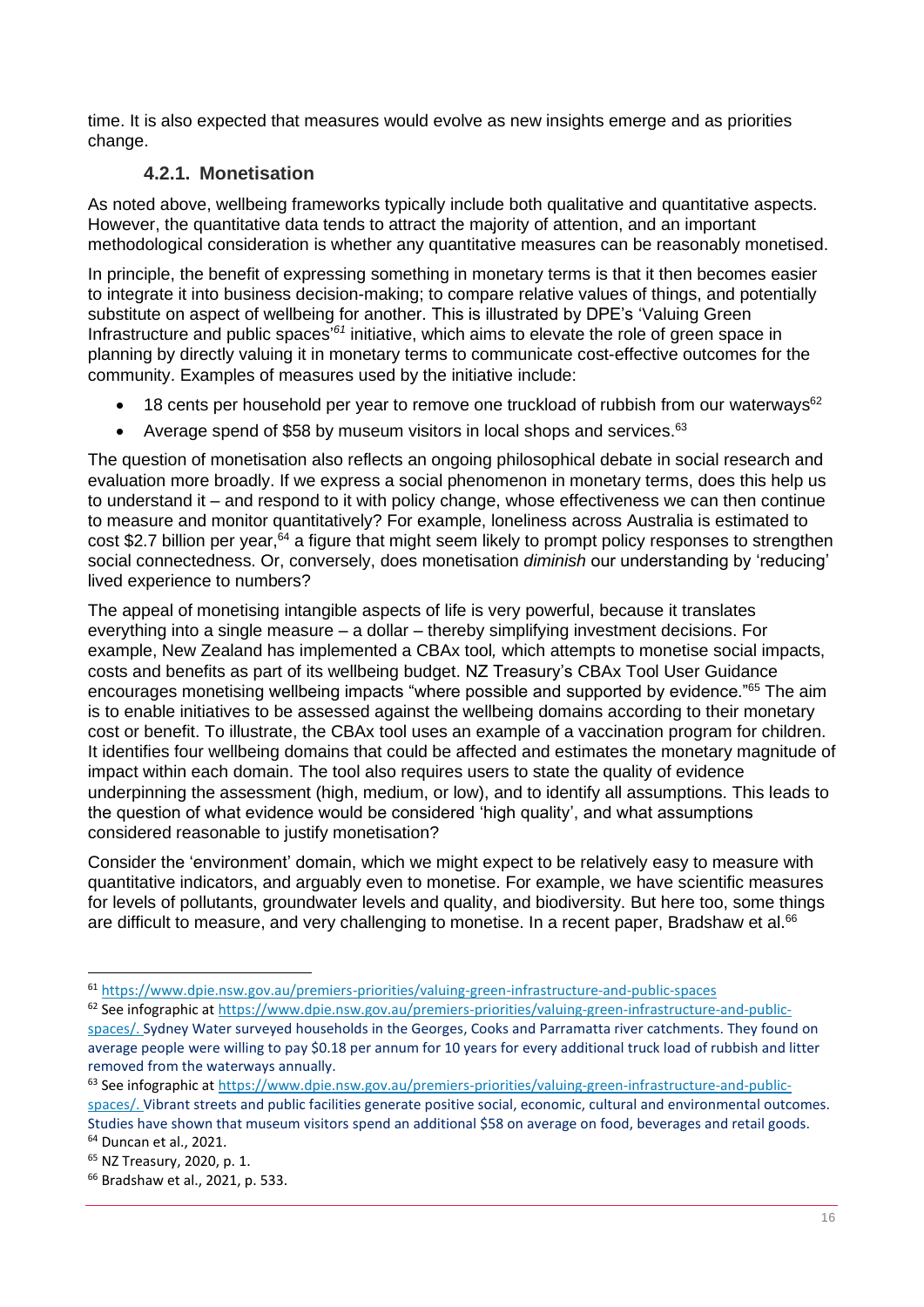estimate the total observed cost of invasive species in NSW since 1960 to be US\$5.25bn, the highest of all Australian states and territories. However, the authors note that this is probably a substantial underestimate, because it counts only the costs of managing the damage, and excludes ecological damage, erosion of ecosystem services, and loss of cultural values.<sup>67</sup>

Accordingly, monetising metrics can inform key aspects of a wellbeing budget. However, monetising *all* metrics can create false equivalencies or lead to skewed decision-making. As such, monetised metrics may be more useful for communicating value to the community than for informing policy decisions.

# <span id="page-18-0"></span>4.3. Equity

As noted earlier in this paper, GDP does not consider the distribution of society's resources. Whether expressed as an overall figure, or per capita, it considers every dollar to be of equal value, whether it flows to the wealthiest or the poorest in society.<sup>68</sup> The same applies to the distribution of other contributors to wellbeing. For example, a headline figure on the incidence of crime, or on the incidence of a health condition, tells us nothing about whether that crime or health condition is being experienced evenly across the population or disproportionately by some sectors. Similarly, comparatively examining access to jobs, education, health care, and social support can reveal sharp inequalities across different locations.<sup>69</sup>

It is well known that certain groups, or people who live in certain locations, tend to be marginalised and vulnerable, or worse off, in society generally. Higher inequalities are generally associated with lower public health and wellbeing outcomes,<sup>70</sup> as well as less stable economies, lower social mobility, higher crime rates, lower civic participation, and reduced likelihood of subjective happiness.<sup>71</sup> For these reasons, widening inequalities are undesirable from a public policy point of view, and, according to Piketty,  $\frac{1}{2}$  only avoidable through deliberate intervention. Policy interventions can address inequalities and vulnerabilities most effectively if they are fully informed with relevant data, disaggregated to compare outcomes for different social groups.

An important function of a wellbeing budget, therefore, is to examine differences in wellbeing outcomes across different geographical or spatial areas and across demographic, social, and cultural groups. Identifying, describing, and (where appropriate) quantifying such differences can help to pinpoint places and groups to target for investing in better wellbeing outcomes.

For example, a wellbeing dashboard might present indicators across certain 'vulnerable or marginalised' groups,<sup>73</sup> such as:

- Indigenous peoples
- women
- isolated elderly people
- children and young people
- single-parent households

<sup>67</sup> Bradshaw et al., 2021, p. 545.

<sup>68</sup> for example, Drabsch, 2012, p. 14.

<sup>&</sup>lt;sup>69</sup> For example, Gladstone, 2021.

<sup>70</sup> for example, Wilkinson & Pickett, 2009.

<sup>71</sup> <https://equalitytrust.org.uk/about-inequality/impacts>

<sup>72</sup> This is explained in extensive detail by Thomas Piketty (2014) in his landmark work, *Capital in the 21st Century*.  $<sup>73</sup>$  In undertaking research for the Wellbeing Budget, we should always be careful with labelling people in certain</sup> categories. Lived experience is always more complex than data. For example, there is no agreement on a satisfactory term for 'CALD' people, mainly because the diversity within it makes a single broad category almost meaningless, or reductionist, inadvertently negating the diversity it seeks to highlight. Accordingly, analysis should always seek a more nuanced approach, focusing on the diversity of experience between different sub-groups, and on intersectional factors that may further influence wellbeing outcomes (Shepherd, Ravulo & Phillipson, 2021).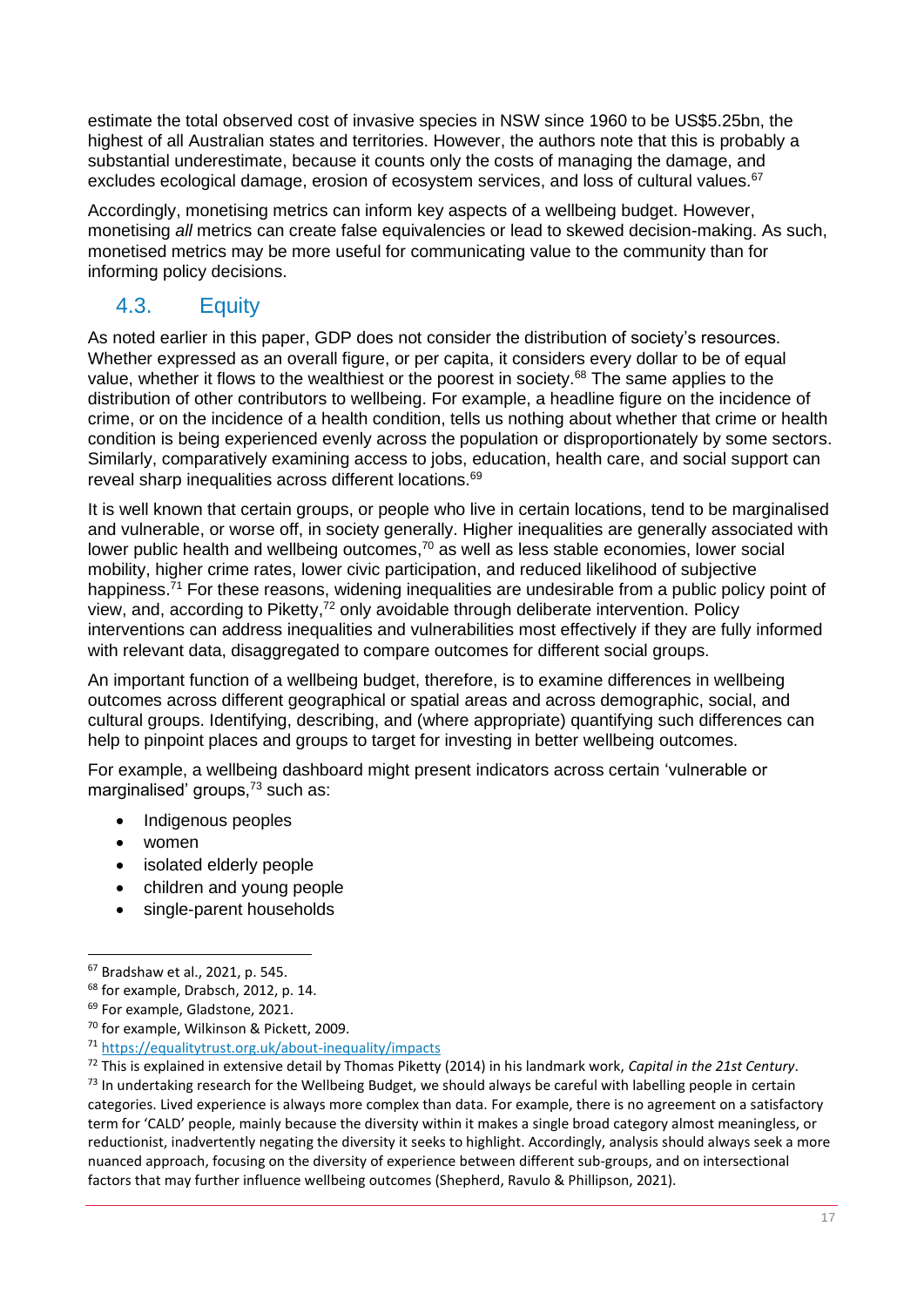- those on very low incomes
- those living with disabilities or poor health
- ethnic minorities, migrants, those who are culturally and linguistically diverse (CALD) or those from non-English speaking backgrounds
- those experiencing homelessness or insecure housing
- those living outside metropolitan areas
- $\bullet$  those who are unable or unwilling to express or represent themselves and their needs.<sup>74</sup>

A NSW Wellbeing Budget should consider reporting data for these groups specifically as a way to track changes where policy intervention can be most effective. It should also consider how to best capture the contribution of reduced inequality – and of intergenerational equity - to overall state wellbeing.

## <span id="page-19-0"></span>4.4. Wellbeing for First Nations people

DPE recognises the need for specific interventions to lift wellbeing for First Nations people in NSW. This recognition is reflected in programs such as *Our Place on Country*, *Closing the Gap*, and *Roads to Home* (see Section [5.3](#page-22-1) of this paper).

Wellbeing has a specific set of meanings for First Nations peoples that extends beyond mainstream Western concepts. From a First Nations perspective, wellbeing is a holistic concept that depends on a network of relationships between individuals, family, kin, community, culture, and Country. This view recognises the importance of connection to land, water, skies, culture, spirituality, and ancestry. The Mayi Kuwayu National Study of Aboriginal and Torres Strait Islander Wellbeing, for example, is currently exploring relationships between wellbeing, connection to Country, cultural practices, spirituality, language use and other factors.<sup>75</sup>

For Aboriginal and Torres Strait Islander peoples, an individual's wellbeing depends on the broader community's collective wellbeing, and "involves harmony in social relationships, in spiritual relationships and in the fundamental relationship with the land and other aspects of physical environment."<sup>76</sup> Respecting Aboriginal conceptualisations of wellbeing also requires thoughtful attention to the *process* of researching it.

Developing and applying a wellbeing framework is essentially a social research process. However, it has long been recognised that mainstream Western methods for undertaking social research are neither appropriate nor effective for understanding Aboriginal culture and communities. Indeed, the act of research is seen by many as a continuation of repressive relations of power, especially if it is research 'on', rather than 'with', Aboriginal people. As a social practice, research is inextricably linked with the European colonial project of pursuit of knowledge 'about' Indigenous peoples.<sup>77</sup> In practice, "Western conceptions of culture, values, time, space, and knowledge have been privileged historically as more valid interpretations than Indigenous accounts."<sup>78</sup> In turn, this privileging of Western science over Aboriginal science has actively helped to promote a view of land not as something having intrinsic value, or something that might be essential for wellbeing, but as "something to be tamed and brought under control."<sup>79</sup> As Page & Memmott<sup>80</sup> put it, "while holistic thinking and relational networks are intrinsic to Native thought, western science is

<sup>74</sup> Adapted from Vanclay et al., 2015.

<sup>75</sup> [https://rsph.anu.edu.au/research/projects/mayi-kuwayu-national-study-aboriginal-and-torres-strait-islander](https://rsph.anu.edu.au/research/projects/mayi-kuwayu-national-study-aboriginal-and-torres-strait-islander-wellbeing)[wellbeing](https://rsph.anu.edu.au/research/projects/mayi-kuwayu-national-study-aboriginal-and-torres-strait-islander-wellbeing)

<sup>76</sup> Haswell et al., 2013, p. 24.

<sup>77</sup> Phillips, 2003, p. 3

<sup>78</sup> Parsons, 2010, p. 85.

<sup>79</sup> Smith, 1999, p. 51.

<sup>80</sup> Page & Memmott, 2021, p. 23.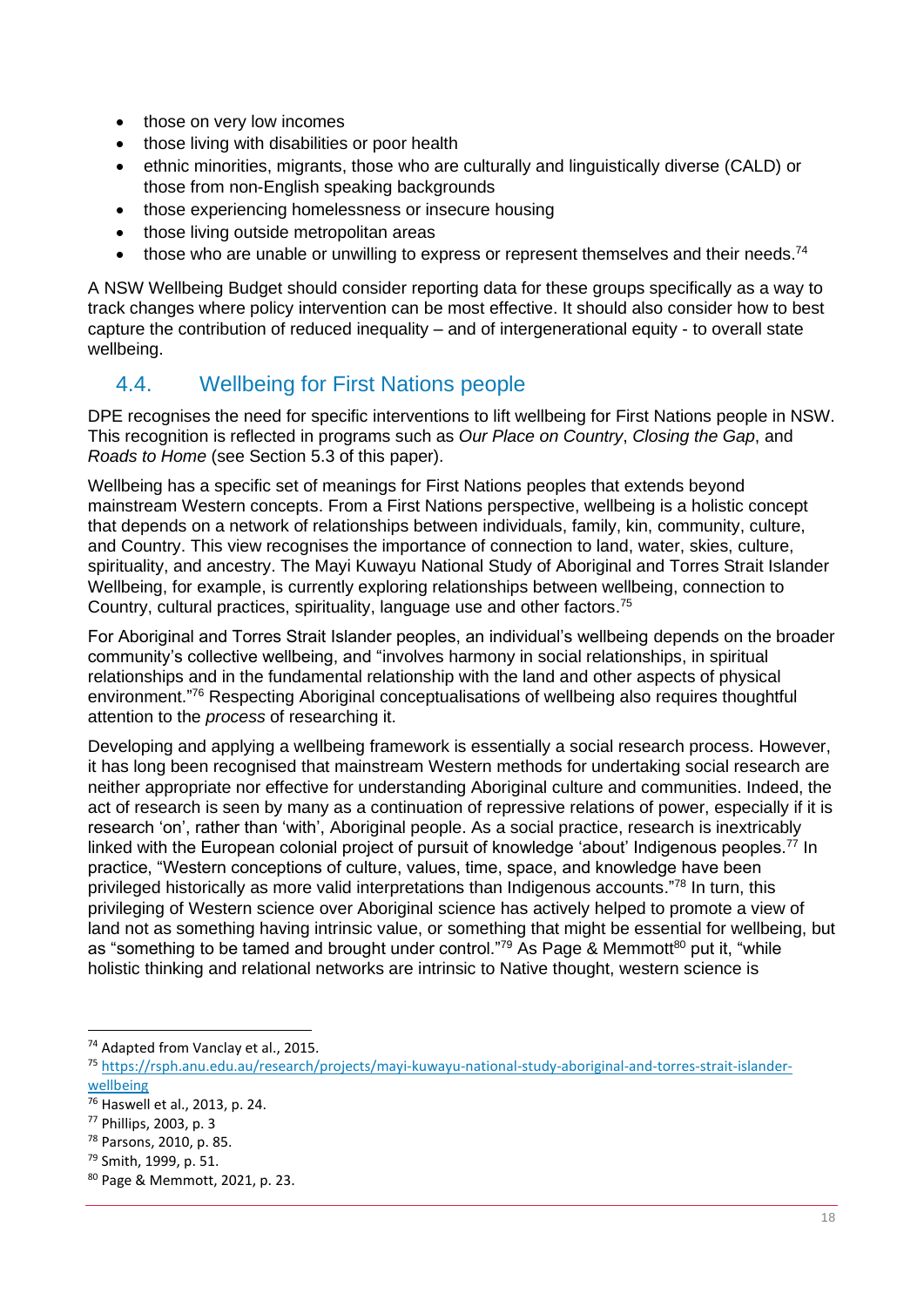reductionist and therefore compartmentalises knowledge." This implies a need for 'decolonising methodologies'. 81

Recent works by Page & Memmott and Neale & Kelly<sup>82</sup> provide especially helpful and relevant directions for developing some kind of 'decolonised' approach to thinking about what wellbeing means for Aboriginal people, and therefore how best to apply such an approach. Three interrelated themes stand out, and lead to three implications for a NSW Wellbeing Budget.

### **4.4.1. Connection to Country – people as part of Country**

Building on the influential work of Bruce Pascoe<sup>83</sup> and Bill Gammage, <sup>84</sup> Page & Memmott outline how Aboriginal people are inherently connected to Country. To explain the concept of Country, and connection with people, we can learn from Danièle Hromek's introduction to the NSW Government Architect publication, 'Designing with Country':

*The western experience of land is one of property, an appropriated ground given a monetary value, a landscape that is tamed, built upon, produced, owned. In the Aboriginal sense of the word, Country relates to the nation or cultural group and land that they/we belong to, yearn for, find healing from and will return to… Country soars high into the atmosphere, deep into the planet crust and far into the oceans. Country incorporates both the tangible and the intangible, for instance, all the knowledge and cultural practices associated with land. People are part of Country, and their/our identity is derived in a large way in relation to Country. Their/our belonging, nurturing and reciprocal relationships come through our connection to Country. In this way Country is key to our health and wellbeing.<sup>85</sup>*

Here we can see multiple connections at once – not only are Aboriginal people inherently connected with Country, knowledge, and culture, but also ultimately all these things are tied to wellbeing. In practice, this illustrates the usefulness of the concept of *cultural health* of Country, which will bring an important layer of understanding within what is typically the 'environment' domain of wellbeing frameworks. To illustrate the depth of this idea, the DPE Cultural Science team has developed a 'cultural health checklist' with 76 indicators.

### **4.4.2. Indigenous knowledge as an integrated system**

Neale & Kelly contrast the 'compartmentalised' western knowledge system with the 'integrated' Indigenous system. This is not to assert that one is right and the other wrong, but rather that their different methods of organising knowledge "produce a vehicle for cross-cultural fertilisation so that each can learn from the other".<sup>86</sup> Drawing on Martin Nakata's concept of the 'cultural interface', 87 they propose the term 'the third archive'<sup>88</sup> to describe an integrated approach to using both forms of knowledge complementarily, i.e. an integration of today's manual and digital archive systems with traditional systems that rely on oral culture and memory.

### **4.4.3. Oral culture with knowledge archived in Country via Songlines**

Songlines are the Aboriginal version of western encyclopaedias, according to Neale & Kelly.<sup>89</sup> They are how Aboriginal people store memory about Country – including for example, where edible

<sup>81</sup> Smith, 1999.

<sup>82</sup> Neale & Kelly, 2020.

<sup>83</sup> Pascoe, 2018.

<sup>84</sup> Gammage, 2012.

<sup>85</sup> Quoted in NSW Government Architect, 2020.

<sup>86</sup> Neale & Kelly, 2020, p. 67.

<sup>87</sup> Neale & Kelly, 2020, p. 146.

<sup>88</sup> Neale & Kelly, 2020, pp. 45-66.

<sup>89</sup> Neale & Kelly, 2020, pp. 86-88.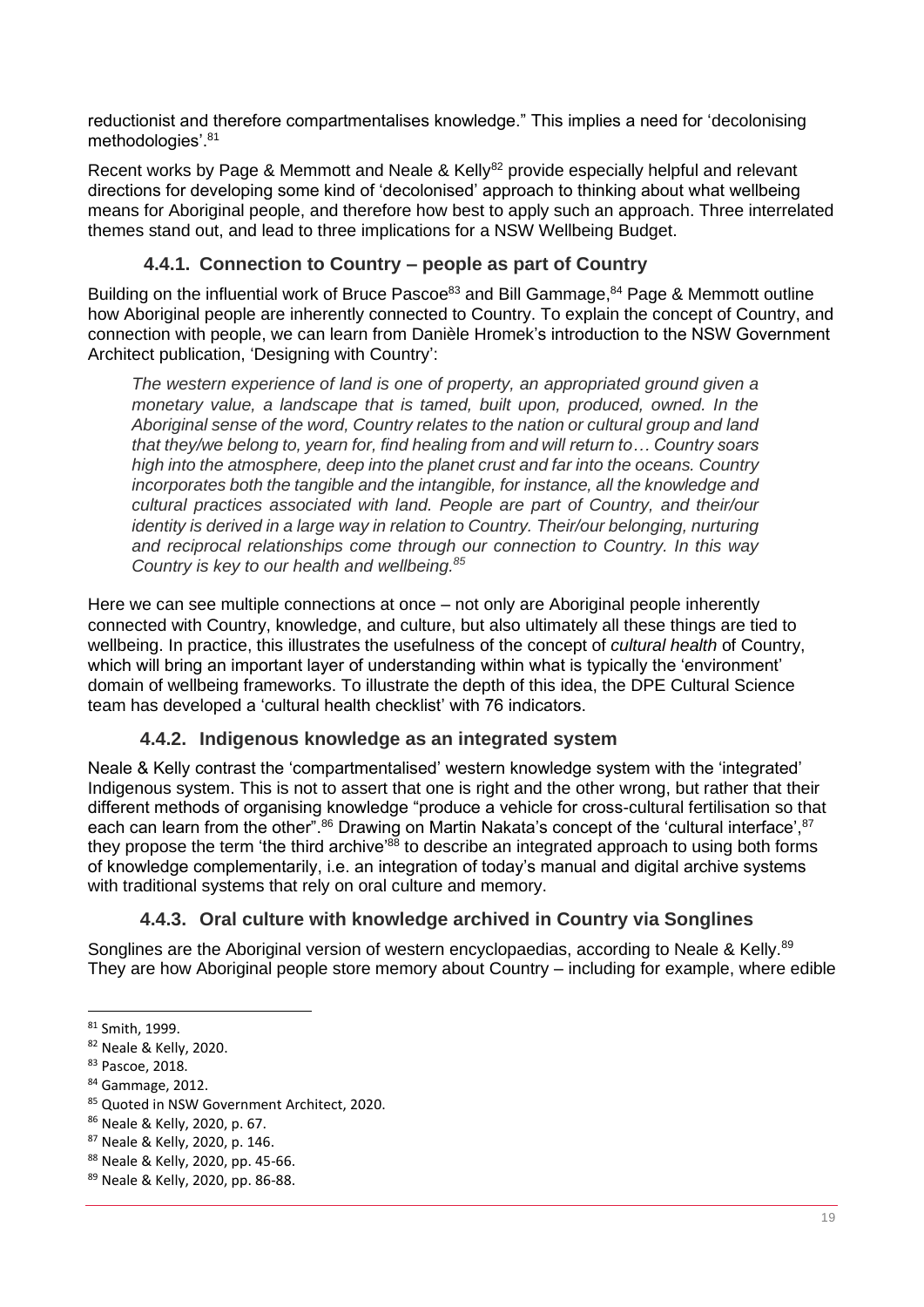and medicinal plants can be found, in what season to harvest them, and who has cultural authority to share stories about them. This system has evolved through retelling over tens of thousands of years, with knowledge passed on to new generations. That retelling could be via narrative stories, song, dance, art, and/or ceremonial performance – 'acting out' the story. Recent research on brain plasticity shows that our capacity to 'rewire' our brains – thereby creating new neural pathways – is enhanced by associating memories with music, dance, art, and especially places. In other words, we are much better at remembering something, such as an event, or an experience, or the name of a plant, if we associate it with a particular location. A Songline can therefore be understood as a sequence of locations, each of which acts as mnemonic cues for cultural knowledge, and which collectively form an easily recalled narrative.

Collectively, these three ideas help us to design methodologies in ways that respond to Aboriginal cultural values and the imperative of decolonisation. Implications for a NSW Wellbeing Framework and Budget would appear to include:

- The framework, including identification of relevant indicators and metrics, should be codesigned with Aboriginal communities to reflect their perspectives of wellbeing and cultural science practices.
- An Aboriginal cultural lens should be applied across all wellbeing domains to demonstrate connection and integration, rather than constituting its own domain separated from other aspects of wellbeing.
- Provisions for data governance should respect and support Aboriginal peoples' data sovereignty.<sup>90</sup>
- Ongoing improvement will require continuous engagement via cultural conversations to inform adjustments to our understanding of wellbeing over time.

# <span id="page-21-0"></span>5. Applying the Wellbeing Budget

## <span id="page-21-1"></span>5.1.Practical objectives

A NSW wellbeing budget needs to be designed and used in a way that can support better decisions about key priorities, policies, and investments. Some other tools, such as the Better Life Index and the UN Sustainable Development Goals, exist to shed light on performance at a macro level for the purpose of tracking progress. The additional value in a NSW Wellbeing Budget would be to provide a robust, holistic and practical tool to support decision-making. For example, drawing on some examples from this Foundation Paper, a NSW Wellbeing Budget could practically help to deliver targeted investment in policy areas such as:

- environmental sustainability and intergenerational equity
- equitable access to health, educational, social, community, and cultural services
- self-determination for First Nations peoples
- resilient and sustainable livelihoods
- access to safe, comfortable, and affordable housing
- cohesive, safe communities and families free from fear, abuse, and violence.

A wellbeing budget for NSW can support long-term, holistic integrated planning and outcomesfocused investment, especially when its research design incorporates participatory and Aboriginalled approaches to science, monitoring, and evaluation.<sup>91</sup>

<sup>90</sup> CSIRO, 2020.

<sup>91</sup> Holden, Rosenberg & Dixon, n.d.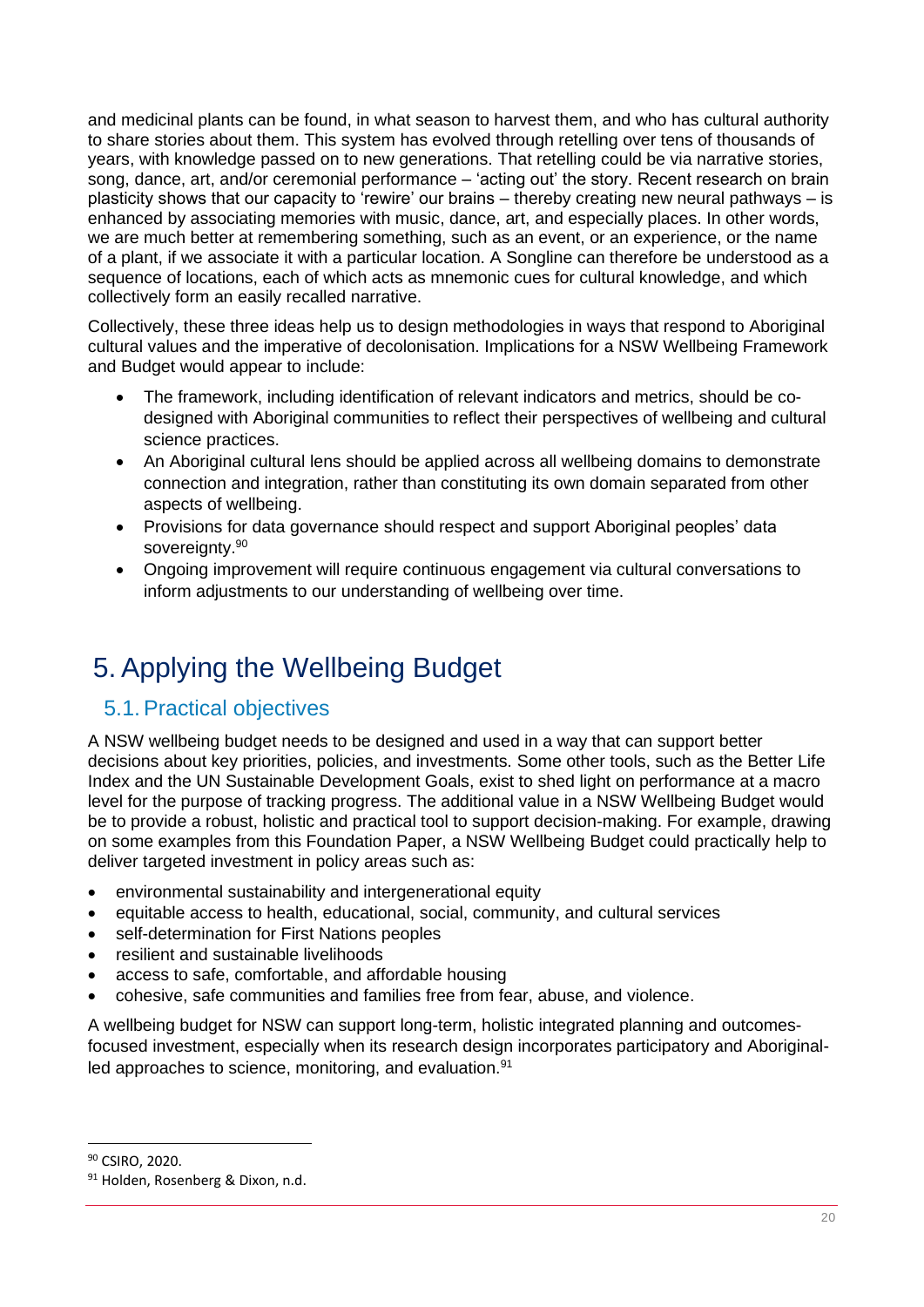Nevertheless, we cannot expect a wellbeing budget to deliver everything we want overnight. It is a long-term project, focused on intergenerational equity and the future.<sup>92</sup> To be sustainable, it cannot be subject to electoral cycles or ideological preferences. It will take time to shift thinking and for policy decisions to deliver sustained – and sustainable – outcomes. $93$ 

## <span id="page-22-0"></span>5.2. Work to date

In April 2021, the idea of a NSW Wellbeing Budget was a finalist in the DPE 'Daring Ideas' challenge and was approved by the DPE senior executive for a pilot phase. In September 2021, the DPE Cluster Leadership Team endorsed the project scope of works. The project is overseen by a Project Control Group (PCG) comprising eight Directors and six Executive Directors across DPE, nominated by the head of each Division.

In January and February of 2022, the project team facilitated nine internal engagement workshops. The purpose of the workshops was to invite DPE staff into the design process, to hear advice, ideas and insights, to understand information needs relating to wellbeing, and to identify potential project alignments.

The internal design workshops attracted 89 attendees from 122 workshop registrations, which translates to an attendance rate of 72 per cent, well above the industry average of 53 per cent.<sup>94</sup> The sessions demonstrated that there is considerable appetite and support for a Wellbeing Budget from across DPE, and participants identified several alignments with projects across the cluster.

# <span id="page-22-1"></span>5.3.Existing NSW Government initiatives relating to wellbeing

The Wellbeing Budget pilot project is well positioned as an evolution of existing NSW Government initiatives. Two key initiatives in particular are relevant to designing and introducing a NSW Wellbeing Budget: NSW Treasury's Outcome Budgeting process, and NSW Department of Premier and Cabinet's Subjective Wellbeing Survey.

### **5.3.1. Outcome Budgeting**

The Wellbeing Budget pilot project recognises that the NSW Treasury Outcome Budgeting process has close alignment with a Wellbeing approach. Outcome Budgeting was announced in the 2017- 18 NSW Budget. It is designed to focus investment decisions on outcomes for people by putting their needs first.<sup>95</sup> It comprises 37 State Outcomes across ten portfolios and includes outcome and performance measures to illustrate progress against each outcome.

A State Outcome is one that the NSW Government is seeking to achieve for the people of NSW. Each State Outcome has indicators of performance, programs associated with achieving the State Outcome, and performance measures (qualitative and quantitative) for those programs. DPE is responsible for delivery of four of the State Outcomes:

- Connecting communities to resilient and sustainable energy and local environments
- Maximise community benefit from government land and property
- Sustainable, secure, and healthy water resources and services
- Create a strong and liveable NSW

DPE's Outcome and Business Plan (OBP)<sup>96</sup> outlines how it plans to deliver on these State Outcomes, and report performance to Treasury. Budget bids and New Policy Proposals (NPPs)

 $92$  An example of using a future vision to contemplate policy directions is offered by Nash (2022).

<sup>93</sup> Connolly, 2021.

<sup>&</sup>lt;sup>94</sup> GoToWebinar (2019).

<sup>95</sup> <https://www.treasury.nsw.gov.au/budget-financial-management/reform/outcome-budgeting>

<sup>96</sup> <https://intranet.dpie.nsw.gov.au/about-us/our-dpie-vision,-priorities-and-values/obp/DPIE-OBP.pdf>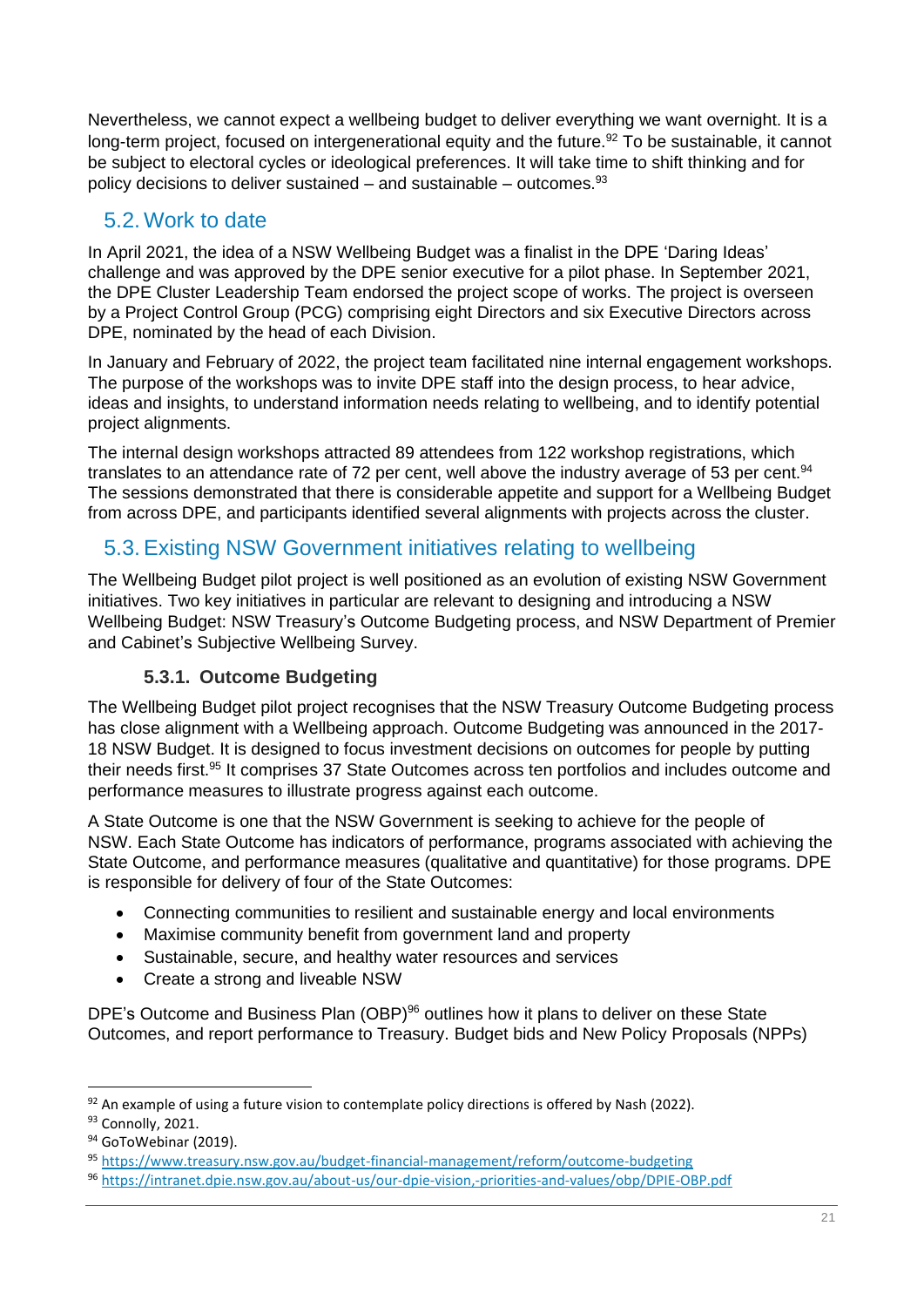must evaluate how they will impact on State Outcome indicators and program performance measures.

A Wellbeing Budget will incorporate the established elements of the Outcome Budgeting Process, and supplement with additional data and evidence, such as subjective indicators, communityidentified metrics, liveability and affordability measures, and environmental capital considerations.

## **5.3.2. Subjective Wellbeing Survey**

The Subjective Wellbeing Survey is a 30-minute electronic survey managed by DPC, designed to track the subjective wellbeing of a sample of 6,000 NSW residents. It runs every six months and has seen eight waves as at February 2022. The results have not yet been made public, although there is an intention to do so. The survey itself is distributed by a market research organisation, to provide a level of independence from government. The questions include three sections:

- self-assessed wellbeing against 11 criteria (based on the OECD Subjective Wellbeing Index)
- levels of satisfaction with 15 Government services
- special topics of interest that change with each wave.

The self-assessment under the first section of the survey is used to generate an overall 'Subjective Wellbeing Index' that is tracked over time, and that is disaggregated to enable comparison across different social groupings (for example, age, gender, region). The survey questions ask participants to rate both their level of satisfaction and the level of importance they attach to the item. This enables identification of priority policy areas as those with both relatively low satisfaction and high importance, at least subjectively. There are also opportunities for free-text responses, allowing a more qualitative picture to emerge.

## **5.3.3. Other wellbeing initiatives**

DPE has a broad range of further programs with reported performance outcomes that explicitly target components of wellbeing, and these were identified in the internal design workshops. Examples include Our Place on Country,<sup>97</sup> Everyone Can Play,<sup>98</sup> Citizen Science,<sup>99</sup> Greening our City,<sup>100</sup> Roads to Home,<sup>101</sup> Valuing Green infrastructure and public spaces,<sup>102</sup> and Social Impact Assessment.<sup>103</sup> These programs and others all report performance outcomes, therefore, that could be integrated into a NSW Wellbeing Budget.

Other NSW agencies also support wellbeing-related outcomes and/or produce data that could integrate with a NSW Wellbeing Budget. Examples include the Greater Sydney Commission,<sup>104</sup> Department of Regional NSW,<sup>105</sup> NSW Department of Education,<sup>106</sup> and NSW Department of Communities and Justice. 107

<sup>97</sup> https://www.dpie.nsw.gov.au/ data/assets/pdf file/0005/348980/Aboriginal-Outcomes-Strategy.pdf

<sup>98</sup> <https://everyonecanplay.nsw.gov.au/>

<sup>99</sup> <https://www.environment.nsw.gov.au/research-and-publications/your-research/citizen-science> <sup>100</sup> <https://www.nsw.gov.au/premiers-priorities/greening-our-city>

<sup>101</sup> <https://www.planning.nsw.gov.au/Policy-and-Legislation/Aboriginal-land-use-planning/Roads-to-Home>

<sup>102</sup> <https://www.dpie.nsw.gov.au/premiers-priorities/valuing-green-infrastructure-and-public-spaces>

<sup>103</sup> [https://www.planningportal.nsw.gov.au/major-projects/assessment/policies-and-guidelines/social-impact](https://www.planningportal.nsw.gov.au/major-projects/assessment/policies-and-guidelines/social-impact-assessment)[assessment](https://www.planningportal.nsw.gov.au/major-projects/assessment/policies-and-guidelines/social-impact-assessment)

<sup>104</sup> <https://www.greater.sydney/city-shaping-impacts-of-covid-19/wellbeing>

<sup>105</sup> <https://www.regional.nsw.gov.au/our-work/pwa-rd/regional-programs>

<sup>106</sup> <https://education.nsw.gov.au/student-wellbeing/whole-school-approach/wellbeing-framework-for-schools> <sup>107</sup> <https://www.dcj.nsw.gov.au/community-inclusion.html>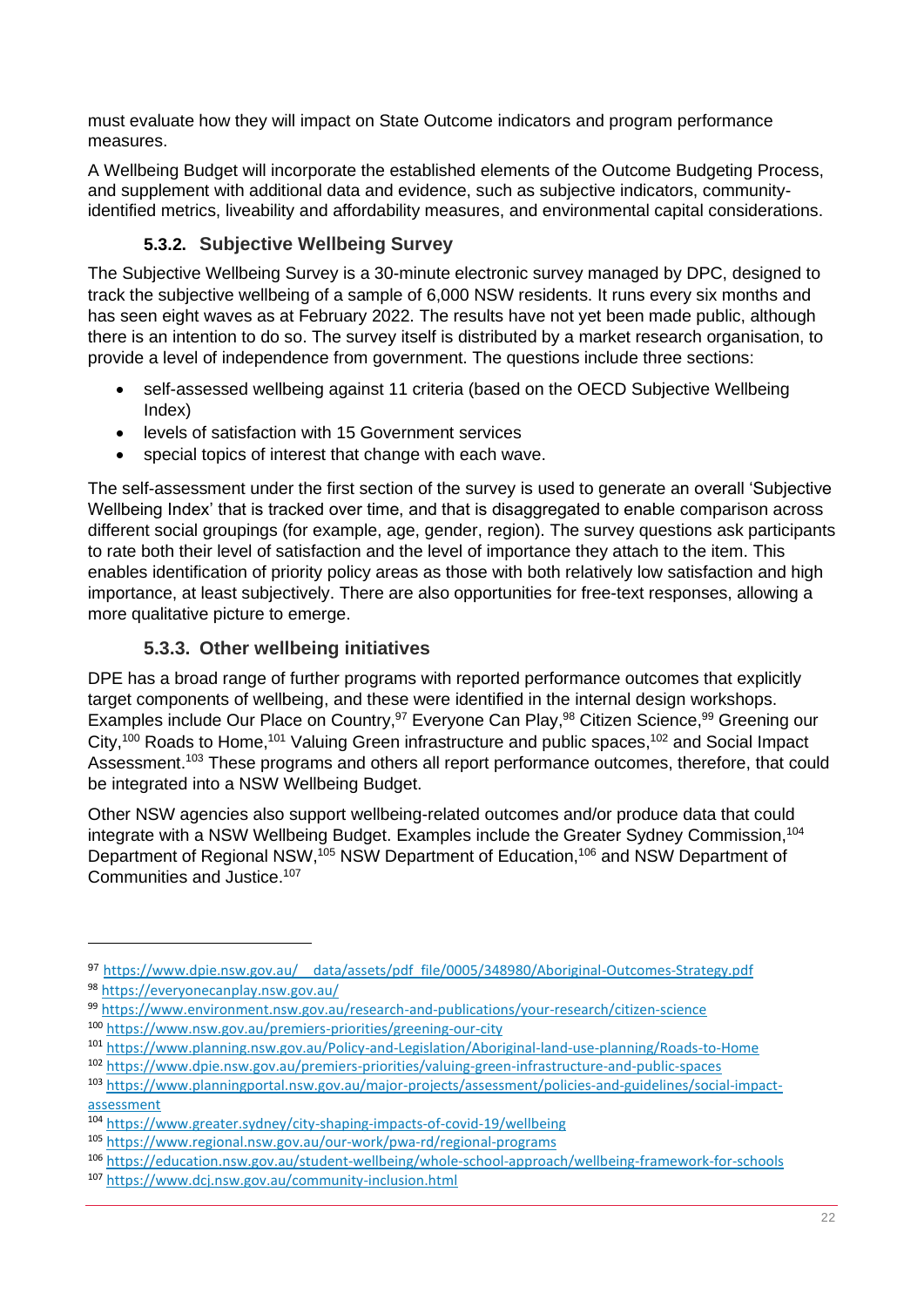Where relevant, existing programs could be adapted or extended to integrate with wellbeing measurement. For example, while citizen science conventionally involves people monitoring plants and animals, as a form of community involvement this could be expanded into other environmental monitoring – and beyond – while connecting people more closely with their surroundings.<sup>108</sup> The Australian Citizen Science Project Finder lists 352 projects (as of 11th January 2022) when filtered to NSW,<sup>109</sup> suggesting considerable scope to involve communities in this type of monitoring. As a variation on citizen science, many formal research initiatives now incorporate large-scale citizen input via smartphones.<sup>110</sup> Furthermore, citizen science is not only about people being involved in collecting data but also in solving the problems highlighted by the data. For example, involving recreational fishers in monitoring species abundance can turn them into informed advocates for effective marine zoning.<sup>111</sup>

# <span id="page-24-0"></span>6. Conclusions

This Foundation Paper offers some preliminary guidance, and hopefully inspiration, for developing a framework for a NSW Wellbeing Budget. The next steps in the process are to develop a partial wellbeing framework within DPE by August 2022, with collaboration of DPE staff responsible for delivering various programs that contribute to wellbeing. If approved by DPE senior leadership and the NSW Board of Secretaries, the next phase would be to develop a full wellbeing framework, informed by community engagement, from 2022-23. This could then inform the budget process, if endorse by NSW Cabinet.

Reflecting the considerations discussed in this paper, the design and monitoring processes should be highly participatory.<sup>112</sup> Indeed, the Wellbeing Economy Alliance positions 'meaningful participation' as the core policy design principle, extending this to community participation in monitoring implementation of the framework.<sup>113</sup> Development of the ACT Wellbeing Framework included an eight-month community consultation period, nearly 3,000 people, and roundtable sessions involving over 100 community organisations, to listen to "the stories and experiences of the people from across the ACT." <sup>114</sup>

Developing a wellbeing framework in NSW should be similarly grounded in people's lived experiences, in all their diversity, as well as building on existing data and similar frameworks globally. It would enable us to apply citizen science and Aboriginal science to inform and support our individual and collective wellbeing. This will take time, but it offers an opportunity to build a revitalised, refocused economy that provides a true picture of our progress and development and that improves wellbeing for all.

<sup>108</sup> Roger & Motion, 2021.

<sup>109</sup> Australian Citizen Science Association, 2022.

<sup>110</sup> for example, Hammoud et al., 2021.

<sup>111</sup> Possingham, 2021.

<sup>112</sup> e.g. Salvaris, 2019.

<sup>113</sup> Wellbeing Economy Alliance, 2021.

<sup>114</sup> ACT Government, 2020, p. 3.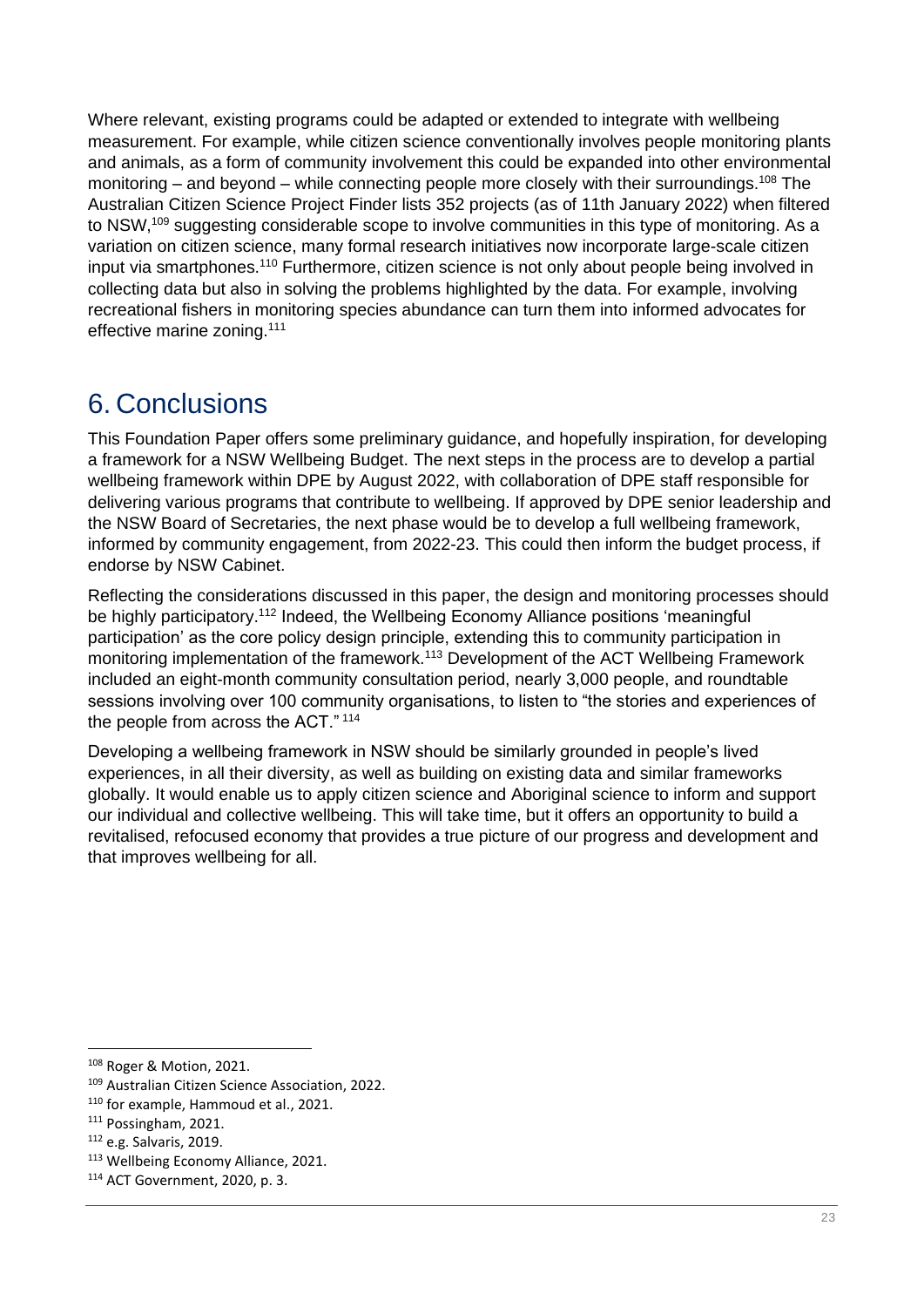# <span id="page-25-0"></span>7. References

ACT Government (2020). ACT Wellbeing Framework. [https://www.act.gov.au/\\_\\_data/assets/pdf\\_file/0004/1498198/ACT-wellbeing-framework.pdf](https://www.act.gov.au/__data/assets/pdf_file/0004/1498198/ACT-wellbeing-framework.pdf)

Australian Citizen Science Association (2021). Project Finder. [https://biocollect.ala.org.au/acsa#isCitizenScience%3Dtrue%26isWorldWide%3Dfalse%26max%3](https://biocollect.ala.org.au/acsa#isCitizenScience%3Dtrue%26isWorldWide%3Dfalse%26max%3D500%26sort%3DnameSort%26fq%3DstateFacet%253ANew%2520South%2520Wales%2520(including%2520Coastal%2520Waters)%26queryList%3DstateFacet%253ANew%2520South%2520Wales%2520(including%2520Coastal%2520Waters)) [D500%26sort%3DnameSort%26fq%3DstateFacet%253ANew%2520South%2520Wales%2520\(inc](https://biocollect.ala.org.au/acsa#isCitizenScience%3Dtrue%26isWorldWide%3Dfalse%26max%3D500%26sort%3DnameSort%26fq%3DstateFacet%253ANew%2520South%2520Wales%2520(including%2520Coastal%2520Waters)%26queryList%3DstateFacet%253ANew%2520South%2520Wales%2520(including%2520Coastal%2520Waters)) [luding%2520Coastal%2520Waters\)%26queryList%3DstateFacet%253ANew%2520South%2520W](https://biocollect.ala.org.au/acsa#isCitizenScience%3Dtrue%26isWorldWide%3Dfalse%26max%3D500%26sort%3DnameSort%26fq%3DstateFacet%253ANew%2520South%2520Wales%2520(including%2520Coastal%2520Waters)%26queryList%3DstateFacet%253ANew%2520South%2520Wales%2520(including%2520Coastal%2520Waters)) [ales%2520\(including%2520Coastal%2520Waters\)](https://biocollect.ala.org.au/acsa#isCitizenScience%3Dtrue%26isWorldWide%3Dfalse%26max%3D500%26sort%3DnameSort%26fq%3DstateFacet%253ANew%2520South%2520Wales%2520(including%2520Coastal%2520Waters)%26queryList%3DstateFacet%253ANew%2520South%2520Wales%2520(including%2520Coastal%2520Waters))

Biddle, Nicholas (2021, 17th September). Do you think most people are trustworthy and helpful? How we measured 'social cohesion' and why its recent dip matters. [https://theconversation.com/do-you-think-most-people-are-trustworthy-and-helpful-how-we](https://theconversation.com/do-you-think-most-people-are-trustworthy-and-helpful-how-we-measured-social-cohesion-and-why-its-recent-dip-matters-168069.)[measured-social-cohesion-and-why-its-recent-dip-matters-168069](https://theconversation.com/do-you-think-most-people-are-trustworthy-and-helpful-how-we-measured-social-cohesion-and-why-its-recent-dip-matters-168069.)

Boyce, Christopher, Luca Coscieme, Clare Sommer, & Jennifer Wallace (2020). Understanding wellbeing. WEAll Briefing Papers: Little summaries of big issues. [https://weall.org/wp](https://weall.org/wp-content/uploads/WEAll-Briefing-Understanding-Wellbeing_July2020.pdf)[content/uploads/WEAll-Briefing-Understanding-Wellbeing\\_July2020.pdf](https://weall.org/wp-content/uploads/WEAll-Briefing-Understanding-Wellbeing_July2020.pdf)

Bradshaw, Corey J.A. et al. (2021). Detailed assessment of the reported economic costs of invasive species in Australia, *NeoBiota* 67: 511-550. https://doi:10.3897/neobiota.67.58834

Connolly, Justin (2021, 21st September). Wellbeing budgets not a PR exercise. <https://www.newsroom.co.nz/wellbeing-budgets-not-a-pr-exercise>

CSIRO (2020). *Our Knowledge Our Way in caring for Country: Indigenous-led approaches to strengthening and sharing our knowledge for land and sea management*. [https://www.csiro.au/en/research/indigenous-science/Indigenous-knowledge/Our-Knowledge-Our-](https://www.csiro.au/en/research/indigenous-science/Indigenous-knowledge/Our-Knowledge-Our-Way/OKOW-resources)[Way/OKOW-resources.](https://www.csiro.au/en/research/indigenous-science/Indigenous-knowledge/Our-Knowledge-Our-Way/OKOW-resources)

Department of Finance Canada (2021). Measuring what matters: Toward a quality of life strategy for Canada. [https://www.canada.ca/en/department-finance/services/publications/measuring-what](https://www.canada.ca/en/department-finance/services/publications/measuring-what-matters-toward-quality-life-strategy-canada.html)[matters-toward-quality-life-strategy-canada.html](https://www.canada.ca/en/department-finance/services/publications/measuring-what-matters-toward-quality-life-strategy-canada.html)

Department of the Taoiseach (2021). First report on a well-being framework for Ireland. [https://www.gov.ie/en/press-release/fb19a-first-report-on-well-being-framework-for](https://www.gov.ie/en/press-release/fb19a-first-report-on-well-being-framework-for-ireland-july-2021/)[ireland-july-2021/](https://www.gov.ie/en/press-release/fb19a-first-report-on-well-being-framework-for-ireland-july-2021/)

Drabsch, Talina (2012). Measuring wellbeing. Briefing Paper no.4. NSW Parliamentary Research Service.<https://www.parliament.nsw.gov.au/researchpapers/Pages/measuring-wellbeing.aspx>

Duncan, Alan et al. (2021). Stronger Together: Loneliness and social connectedness in Australia. Bankwest Curtin Economics Centre. [https://bcec.edu.au/assets/2021/11/139532\\_BCEC-Stronger-](https://bcec.edu.au/assets/2021/11/139532_BCEC-Stronger-Together-report_WEB.pdf)[Together-report\\_WEB.pdf](https://bcec.edu.au/assets/2021/11/139532_BCEC-Stronger-Together-report_WEB.pdf)

Equity Economics (2021). Nowhere to go: The benefits of providing long term social housing to women that have experienced domestic and family violence. [http://everybodyshome.com.au/wp](http://everybodyshome.com.au/wp-content/uploads/2021/07/EE_Women-Housing_Domestic-Violence_WEB_SINGLES.pdf)[content/uploads/2021/07/EE\\_Women-Housing\\_Domestic-Violence\\_WEB\\_SINGLES.pdf](http://everybodyshome.com.au/wp-content/uploads/2021/07/EE_Women-Housing_Domestic-Violence_WEB_SINGLES.pdf)

Gammage, Bill (2012). *The Biggest Estate on Earth: How Aborigines made Australia*. Allen & Unwin.

Gladstone, Nigel (2021, December 19). Inequality map reveals surprising dividing lines of Sydney's 'spatial' wealth. [https://www.smh.com.au/national/inequality-map-reveals-surprising-dividing-lines](https://www.smh.com.au/national/inequality-map-reveals-surprising-dividing-lines-of-sydney-s-spatial-wealth-20211216-p59i15.html)[of-sydney-s-spatial-wealth-20211216-p59i15.html](https://www.smh.com.au/national/inequality-map-reveals-surprising-dividing-lines-of-sydney-s-spatial-wealth-20211216-p59i15.html)

GoToWebinar (2019). The big book of webinar stats. <https://logmeincdn.azureedge.net/gotomeetingmedia/-/media/pdfs/g2w-big-book-webinar-stats.pdf>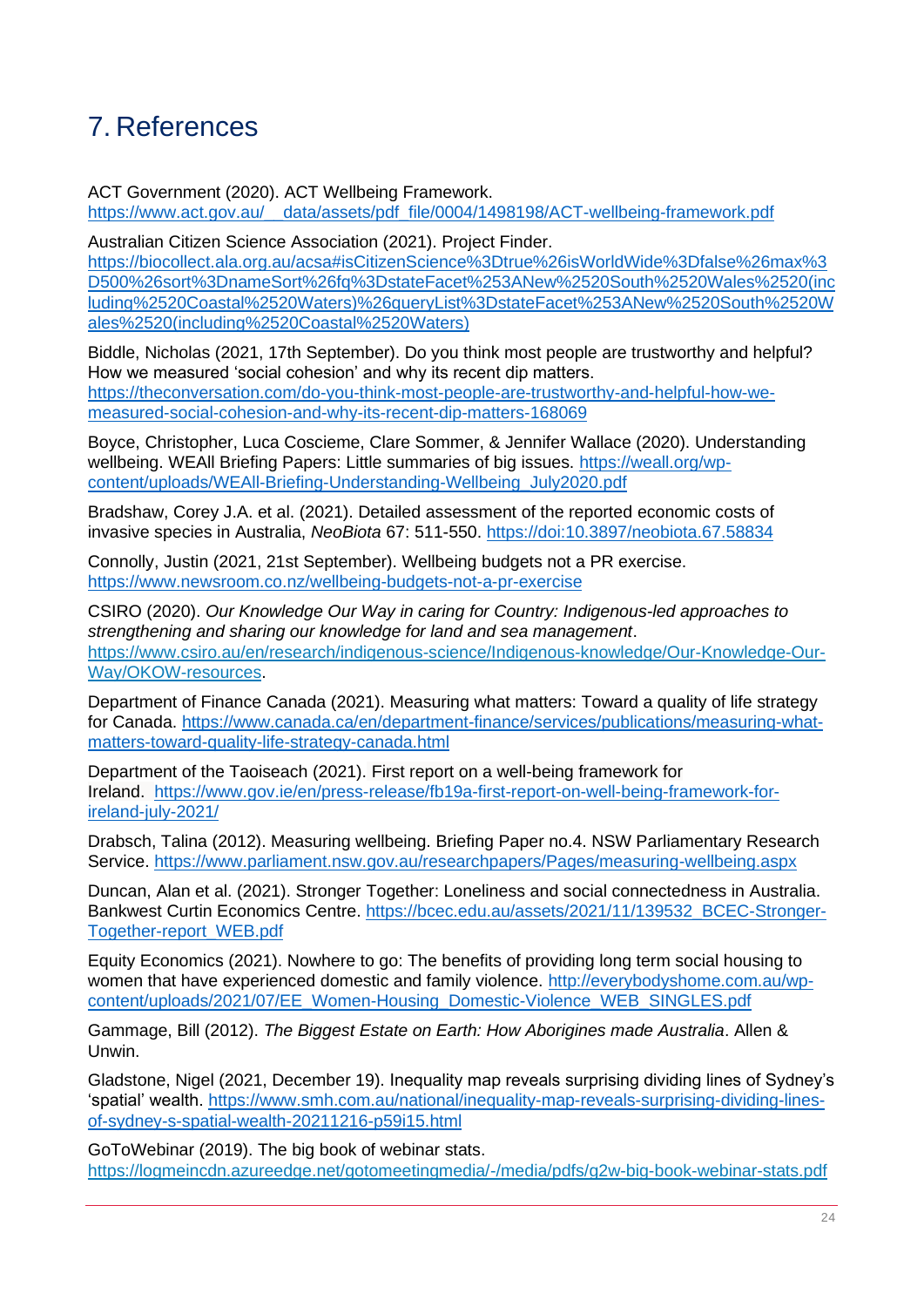Gramsci, Antonio (1971). *Selections from the Prison Notebooks of Antonio Gramsci* (Q. Hoare & G. Nowell-Smith, Trans.). International Publishers.

Hammoud, Ryan et al. (2021). Lonely in a crowd: Investigating the association between overcrowding and loneliness using smartphone technologies. *Scientific Reports 11*: 24134. <https://doi.org/10.1038/s41598-021-03398-2>

Haswell, Melissa R., Ilse Blignault, Sally Fitzpatrick, & Lisa Jackson Pulver (2013). The social and emotional wellbeing of Indigenous youth: Reviewing and extending the evidence and examining its implications for policy and practice, Muru Marri, UNSW Sydney.<https://eprints.qut.edu.au/118674/>

Hoekstra, Rutger (2020). Measuring the wellbeing economy: How to go beyond-GDP. Wellbeing Economy Alliance. [https://weall.org/wp-content/uploads/WEAll-BRIEFINGS-Measuring-the-](https://weall.org/wp-content/uploads/WEAll-BRIEFINGS-Measuring-the-Wellbeing-Economy_3Aug.pdf)[Wellbeing-Economy\\_3Aug.pdf](https://weall.org/wp-content/uploads/WEAll-BRIEFINGS-Measuring-the-Wellbeing-Economy_3Aug.pdf)

Holden, Richard, Alex Rosenberg & Rosalind Dixon (n.d.) Social return accounting: Using social science to calculate rates of return for government expenditures. UNSW. <http://research.economics.unsw.edu.au/richardholden/assets/social-return-accounting.pdf>

Hutchens, Gareth (2021, 17th October). Why are millions of unemployed people excluded from our monthly 'unemployment' data? [https://www.abc.net.au/news/2021-10-17/why-are-millions-of](https://www.abc.net.au/news/2021-10-17/why-are-millions-of-unemployed-people-excluded-from-the-data/100543854)[unemployed-people-excluded-from-the-data/100543854](https://www.abc.net.au/news/2021-10-17/why-are-millions-of-unemployed-people-excluded-from-the-data/100543854)

Jackson, Tim (2016). *Prosperity without growth: Foundations for the economy of tomorrow*. 2nd ed. Routledge.

Jones, Alexandra (2021, 3rd December). Is a wellbeing economy the solution to our ills? [https://www.smh.com.au/national/is-a-wellbeing-economy-the-solution-to-our-ills-20211202](https://www.smh.com.au/national/is-a-wellbeing-economy-the-solution-to-our-ills-20211202-p59e40.html) [p59e40.html](https://www.smh.com.au/national/is-a-wellbeing-economy-the-solution-to-our-ills-20211202-p59e40.html)

Jones, Alexandra, Georgia Morelli, Simone Pettigrew, & Bruce Neal (2021). Integrating wellbeing into the business of government: The feasibility of innovative legal and policy measures to achieve sustainable development in Australia, Victorian Health Promotion Foundation by The George Institute for Global Health, Melbourne. [https://www.vichealth.vic.gov.au/-](https://www.vichealth.vic.gov.au/-/media/PDFs/VHIntegratingwellbeingintobusofgovv52FINAL.pdf?la=en&hash=8D4C64844BAE383F69ED69B8376CCF36DF9D4DCE&hash=8D4C64844BAE383F69ED69B8376CCF36DF9D4DCE)

[/media/PDFs/VHIntegratingwellbeingintobusofgovv52FINAL.pdf?la=en&hash=8D4C64844BAE383](https://www.vichealth.vic.gov.au/-/media/PDFs/VHIntegratingwellbeingintobusofgovv52FINAL.pdf?la=en&hash=8D4C64844BAE383F69ED69B8376CCF36DF9D4DCE&hash=8D4C64844BAE383F69ED69B8376CCF36DF9D4DCE) [F69ED69B8376CCF36DF9D4DCE&hash=8D4C64844BAE383F69ED69B8376CCF36DF9D4DCE](https://www.vichealth.vic.gov.au/-/media/PDFs/VHIntegratingwellbeingintobusofgovv52FINAL.pdf?la=en&hash=8D4C64844BAE383F69ED69B8376CCF36DF9D4DCE&hash=8D4C64844BAE383F69ED69B8376CCF36DF9D4DCE)

Lomas, Tim (2020, 20th October). Wellbeing needs a rethink – and a global outlook is the way to start*.* [https://theconversation.com/wellbeing-needs-a-rethink-and-a-global-outlook-is-the-way-to](https://theconversation.com/wellbeing-needs-a-rethink-and-a-global-outlook-is-the-way-to-start-147776)[start-147776](https://theconversation.com/wellbeing-needs-a-rethink-and-a-global-outlook-is-the-way-to-start-147776)

Martin, Peter (2021, 30th November). GDP is like a heart rate monitor: It tells us about life, but not our lives. [https://theconversation.com/gdp-is-like-a-heart-rate-monitor-it-tells-us-about-life-but-not](https://theconversation.com/gdp-is-like-a-heart-rate-monitor-it-tells-us-about-life-but-not-our-lives-172762)[our-lives-172762](https://theconversation.com/gdp-is-like-a-heart-rate-monitor-it-tells-us-about-life-but-not-our-lives-172762)

Meadows, Donella H., [Jørgen](https://en.wikipedia.org/wiki/J%C3%B8rgen_Randers) Randers, & Dennis Meadows (2004). *The Limits to Growth: The 30 year update*. White River Junction, VT: Chelsea Green Publishing Company.

Monbiot, George (2021, 8th August). The gift we should give to the living world? Time, and lots of it. [https://www.theguardian.com/commentisfree/2021/aug/08/living-world-time-saplings-oak-slow](https://www.theguardian.com/commentisfree/2021/aug/08/living-world-time-saplings-oak-slow-ecology-habitats)[ecology-habitats](https://www.theguardian.com/commentisfree/2021/aug/08/living-world-time-saplings-oak-slow-ecology-habitats)

Monbiot, George (2018, 16th May). The UK government wants to put a price on nature – but that will destroy it. [https://www.theguardian.com/commentisfree/2018/may/15/price-natural-world](https://www.theguardian.com/commentisfree/2018/may/15/price-natural-world-destruction-natural-capital)[destruction-natural-capital](https://www.theguardian.com/commentisfree/2018/may/15/price-natural-world-destruction-natural-capital)

Muir, Kristy, Isabella Saunders & Megan Weier (2020, 4th March). Today's GDP figures won't tell us whether life is getting better – here's what can. [https://theconversation.com/todays-gdp-figures](https://theconversation.com/todays-gdp-figures-wont-tell-us-whether-life-is-getting-better-heres-what-can-132739)[wont-tell-us-whether-life-is-getting-better-heres-what-can-132739](https://theconversation.com/todays-gdp-figures-wont-tell-us-whether-life-is-getting-better-heres-what-can-132739)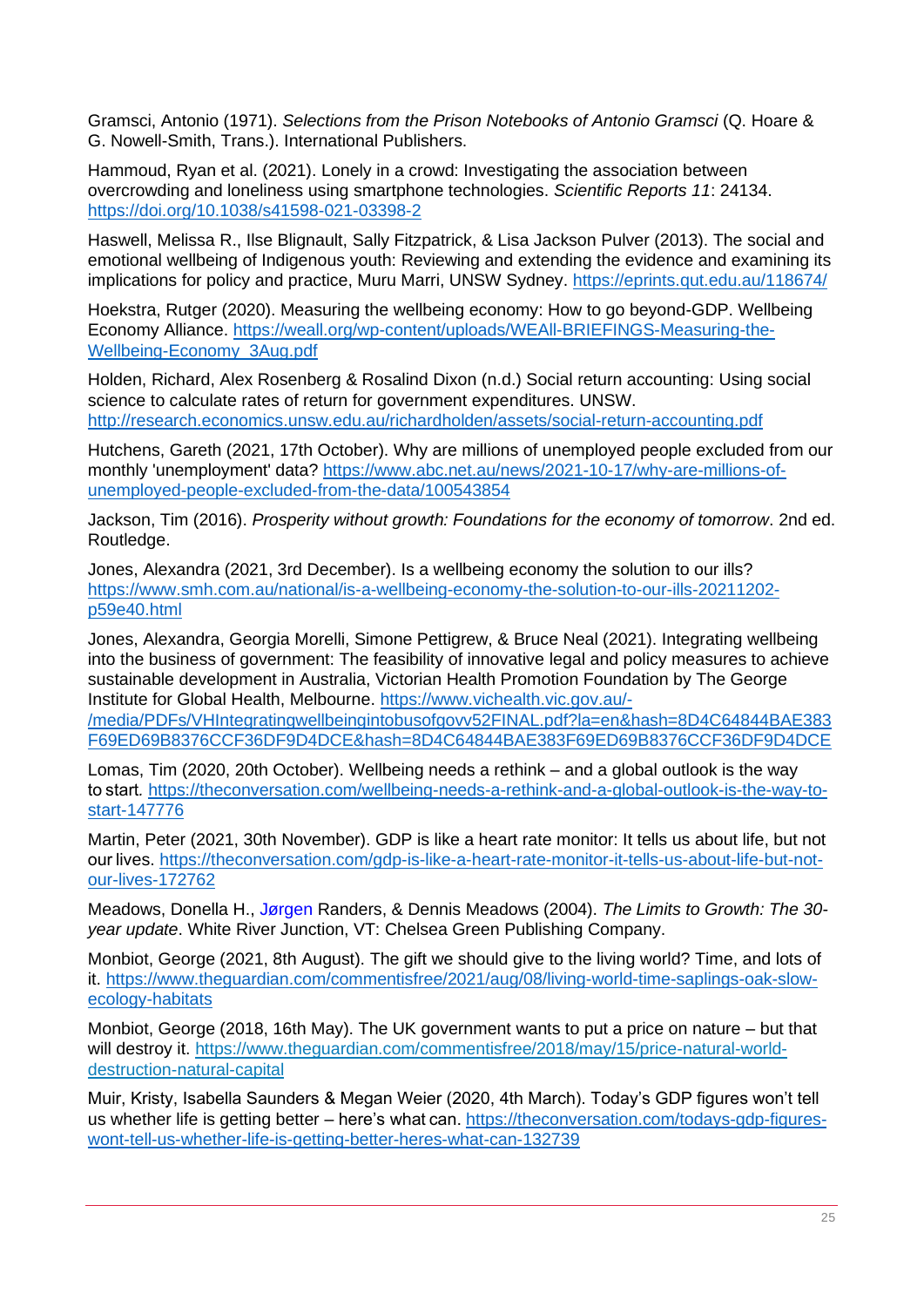Nash, Jason (2022, 4th January). Report from the future: Aotearoa New Zealand is looking good in 2040 – here's how we did it. [https://theconversation.com/report-from-the-future-aotearoa-new](https://theconversation.com/report-from-the-future-aotearoa-new-zealand-is-looking-good-in-2040-heres-how-we-did-it-169461)[zealand-is-looking-good-in-2040-heres-how-we-did-it-169461](https://theconversation.com/report-from-the-future-aotearoa-new-zealand-is-looking-good-in-2040-heres-how-we-did-it-169461)

Neale, Margo & Lynne Kelly (2020). *Songlines: The power and promise*. Thames & Hudson.

NSW Government Architect (2020). *Designing with Country*. [https://www.governmentarchitect.nsw.gov.au/resources/ga/media/files/ga/discussion](https://www.governmentarchitect.nsw.gov.au/resources/ga/media/files/ga/discussion-papers/discussion-paper-designing-with-country-2020-06-02.pdf)[papers/discussion-paper-designing-with-country-2020-06-02.pdf](https://www.governmentarchitect.nsw.gov.au/resources/ga/media/files/ga/discussion-papers/discussion-paper-designing-with-country-2020-06-02.pdf)

NZ Treasury (2020). *CBAx Tool User Guidance: Guide for departments and agencies using Treasury's CBAx tool for cost benefit analysis.* [https://treasury.govt.nz/publications/guide/cbax-tool-user](https://treasury.govt.nz/publications/guide/cbax-tool-user-guidance)[guidance](https://treasury.govt.nz/publications/guide/cbax-tool-user-guidance)

OECD (2021) *Better Life Index.* <https://www.oecdbetterlifeindex.org/>

Page, Alison & Paul Memmott (2021). *Design: Building on Country.* Thames & Hudson.

Parsons, Richard (2010). *Constructions of community engagement: A critical study*. Lambert.

Pascoe, Bruce (2018). *Dark Emu: Aboriginal Australia and the birth of agriculture*. Magabala.

Phillips, Gregory. (2003). *Addictions and Healing in Aboriginal Country*. Aboriginal Studies Press.

Piketty, Thomas (2014). *Capital in the 21st Century*. Harvard.

Possingham, Hugh (2021, 20th October). From counting birds to speaking out: How citizen science leads us to ask crucial questions. [https://theconversation.com/from-counting-birds-to-speaking-out](https://theconversation.com/from-counting-birds-to-speaking-out-how-citizen-science-leads-us-to-ask-crucial-questions-166673)[how-citizen-science-leads-us-to-ask-crucial-questions-166673](https://theconversation.com/from-counting-birds-to-speaking-out-how-citizen-science-leads-us-to-ask-crucial-questions-166673)

Raworth, Kate (2018). *Doughnut Economics: Seven ways to think like a 21st-century economist*. Random House.

Roger, Erin & Motion, Alice (2021, 8th December). Nature is hiding in every nook of Australia's cities – just look a little closer and you'll find it. [https://theconversation.com/nature-is-hiding-in](https://theconversation.com/nature-is-hiding-in-every-nook-of-australias-cities-just-look-a-little-closer-and-youll-find-it-168256)[every-nook-of-australias-cities-just-look-a-little-closer-and-youll-find-it-168256](https://theconversation.com/nature-is-hiding-in-every-nook-of-australias-cities-just-look-a-little-closer-and-youll-find-it-168256)

Salvaris, Mike (2019, February). New Zealand's wellbeing framework: an Australian perspective. A peer review report on Indicators Aotearoa New Zealand *–* Ngā Tūtohu Aotearoa.

Shepherd, Stephane, Jioji Ravulo, & Sivanes Phillipson (2021, 6th October). Would we be better off without the acronym CALD? [https://www.abc.net.au/religion/would-we-be-better-off-without-the](https://www.abc.net.au/religion/would-we-be-better-off-without-the-acronym-cald/13572720)[acronym-cald/13572720](https://www.abc.net.au/religion/would-we-be-better-off-without-the-acronym-cald/13572720)

Smart, Barry (1994). The politics of truth and the problem of hegemony. In B. Smart (Ed.), *Michel Foucault: Critical assessments* (Vol. 3, pp. 208-221). London: Routledge.

Smith, Linda T. (1999). *Decolonising Methodologies: Research and Indigenous peoples*. Zed Books.

Social Ventures Australia (2012, 14th August). Social Return on Investment: Accounting for Value. <https://www.socialventures.com.au/sva-quarterly/social-return-on-investment-accounting-for-value/>

Trebeck, Katherine & Amy Baker (2021). Being bold: Building budgets for children's wellbeing. <https://childreninscotland.org.uk/wp-content/uploads/2021/03/BeingBold-Report.pdf>

van Bavel, Bas & Auke Reijpma (2021, 9th April). Pandemic recovery will take more than soaring growth to fuel a more equitable economy, countries need to measure the well-being of people, too. [https://theconversation.com/pandemic-recovery-will-take-more-than-soaring-growth-to-fuel-a-more](https://theconversation.com/pandemic-recovery-will-take-more-than-soaring-growth-to-fuel-a-more-equitable-economy-countries-need-to-measure-the-well-being-of-people-too-156621)[equitable-economy-countries-need-to-measure-the-well-being-of-people-too-156621](https://theconversation.com/pandemic-recovery-will-take-more-than-soaring-growth-to-fuel-a-more-equitable-economy-countries-need-to-measure-the-well-being-of-people-too-156621)

Vanclay, Frank, Ana Maria Esteves, Ilse Aucamp, & Daniel M. Franks (2015). Social Impact Assessment: guidance for assessing and managing the social impacts of projects. International